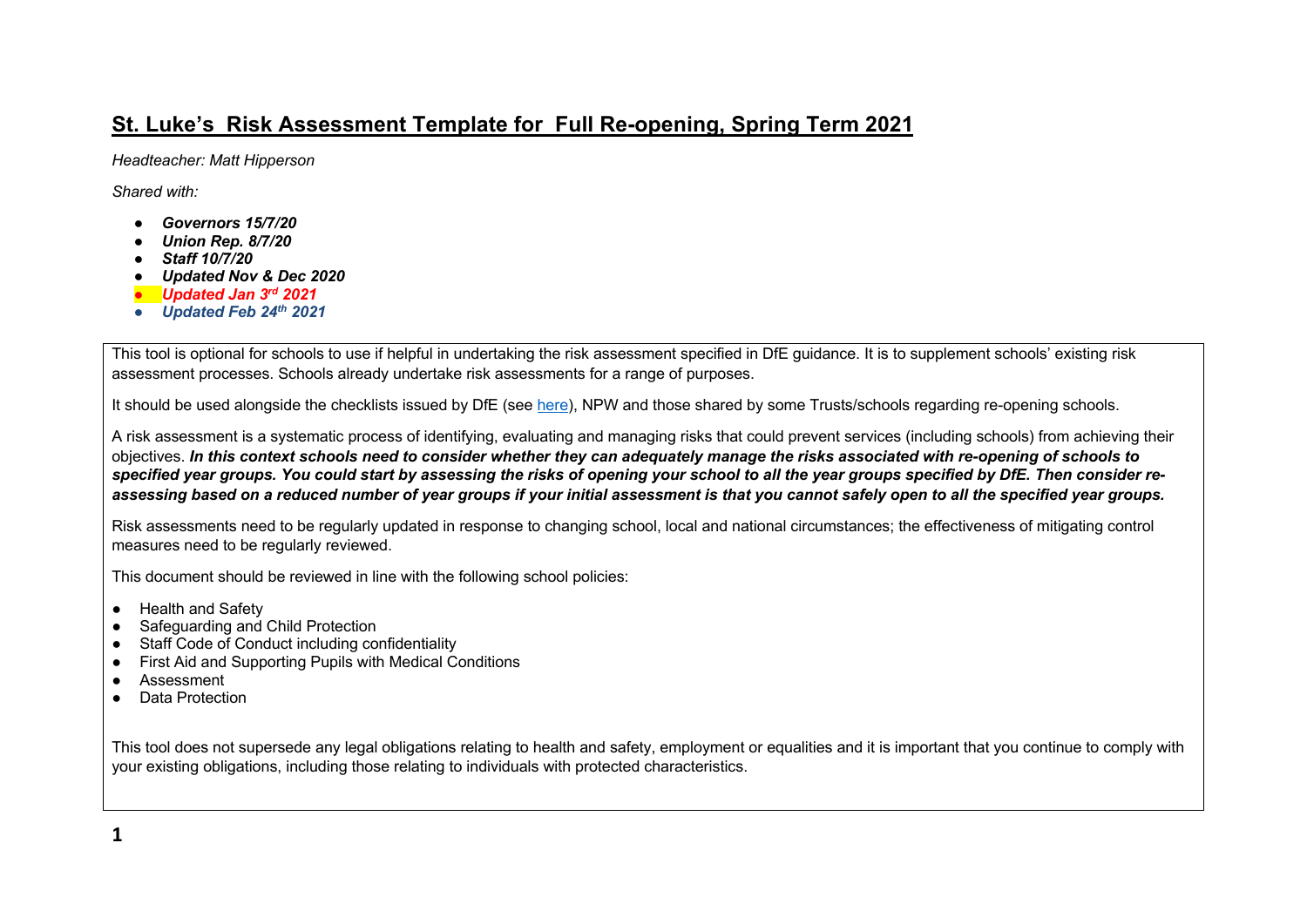#### **How to assess risk - notes**

- 1. An assessment needs to ensure all key risks whether or not they are under the control of the organisation are identified.
- 2. You should identify what are the causes, events and actions that may give rise to the risk. For example, it is not enough just to enter ''staff shortages'' as a risk. You should also explain what causes it to arise e.g. "Due to self-isolation and shielding, there is a risk of staff shortages to deliver education to specified year groups"
- 3. Identify negative consequences the potential adverse impacts of the risk that is being assessed. By knowing the consequences of the risk, you are in a better position to understand and manage it properly. For example, increased infections of Covid-19 resulting from insufficient space to maintain social distancing.

#### **FIRST, assess the risks as they are BEFORE you have taken mitigating actions:**

*High Level Risks* are risks are coded **RED**. You should prioritise and manage these risks first.

*Medium Level Risks* are risks are coded **AMBER**. These risks need to be managed and continually reviewed to ensure they are not posing any significant threats. Close monitoring is essential to avoid them developing into red/ high risks where possible.

Low Level Risks are coded GREEN. These risks require limited action but they need to be reviewed reqularly to ensure they are not posing any threats.

### **SECOND, apply Controls/ Mitigating Actions:**

After identifying and initially assessing the risk, you should identify controls that can be put in place to mitigate it. Control measures are implemented to prevent the risk from occurring or/and reduce the impact should it occur. A key consideration is the effectiveness of any control measure in achieving these aims.

**As a result of carrying out this risk assessment, an action plan with clear procedures for all staff , children and parents to follow will be identified . This action plan will be communicated to all staff and to parents. Training will be provided to all staff on implementing the action plan, their roles and responsibilities for keeping themselves and children safe. This training will take place on Wednesday 2nd September and will be refreshed regularly.**

**Government term for contained groups is 'Bubble' – St. Luke's is going to use 'Phase' for the same thing because this is a term the school is familiar with – there are 4 phases in total - EYFS, KS1 Y3/4 & Y5/6**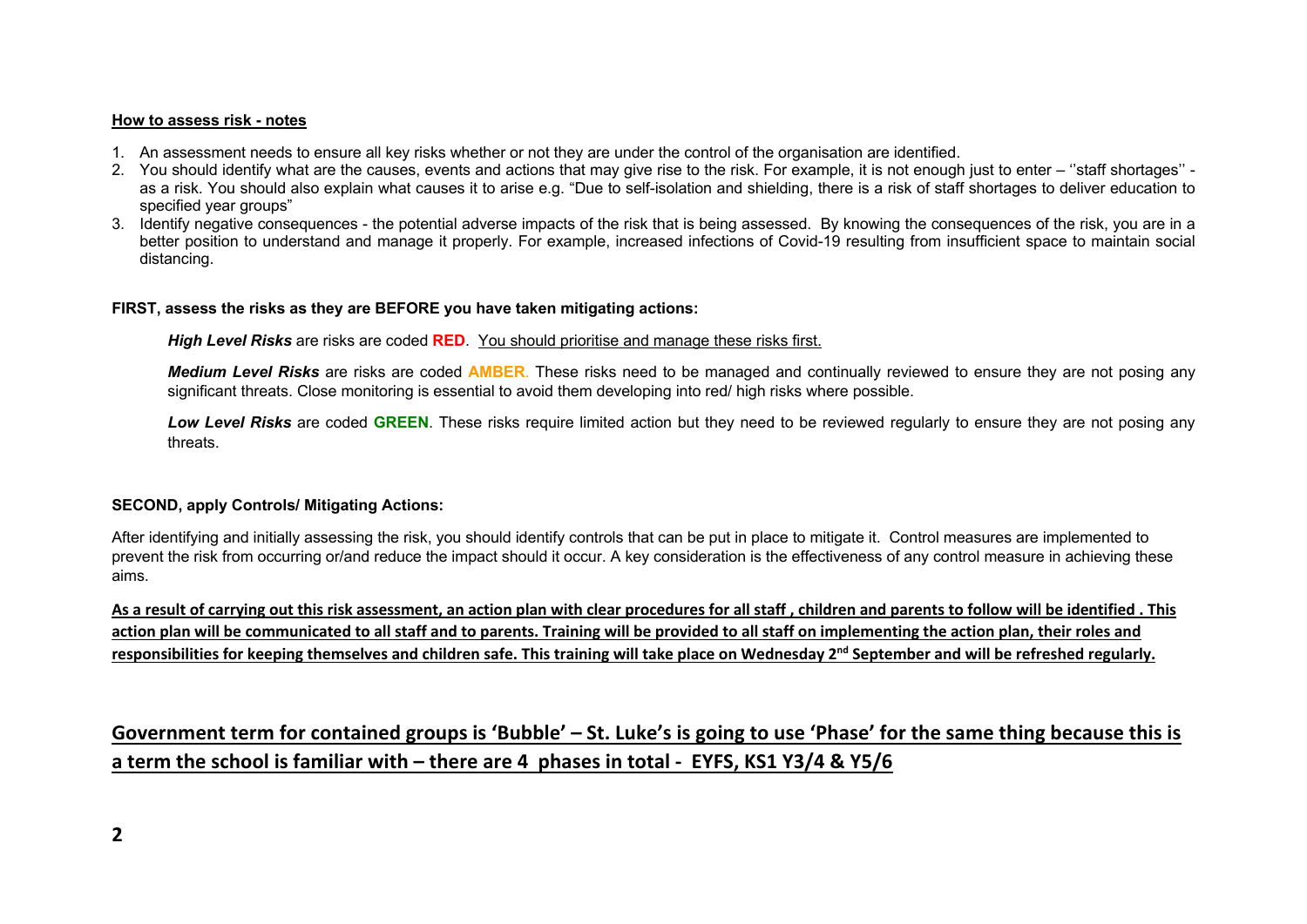**This updated RA takes notice of the latest information available from Public Health Newham regarding new variants of Co-Vid 19 and referencing the latest guidance to schools from: Schools coronavirus (COVID-19) operational guidance Feb 2021. Page references will be given to this document throughout the RA so people can access the original and fuller explanations around some headings.**

## **Over-arching principles of Prevention - We must always try to:**

1) Minimise contact with individuals who are required to self-isolate by ensuring they do not attend the school.

2) Ensure face coverings are used in recommended circumstances.

3) Ensure everyone is advised to clean their hands thoroughly and more often than usual.

4) Ensure good respiratory hygiene for everyone by promoting the 'catch it, bin it, kill it' approach.

5) Maintain enhanced cleaning, including cleaning frequently touched surfaces often, using standard products such as detergents.

6) Consider how to minimise contact across the site and maintain social distancing wherever possible.

7) Keep occupied spaces well ventilated.

In specific circumstances:

8) Ensure individuals wear the appropriate personal protective equipment (PPE) where necessary.

9) Promote and engage in asymptomatic testing, where possible.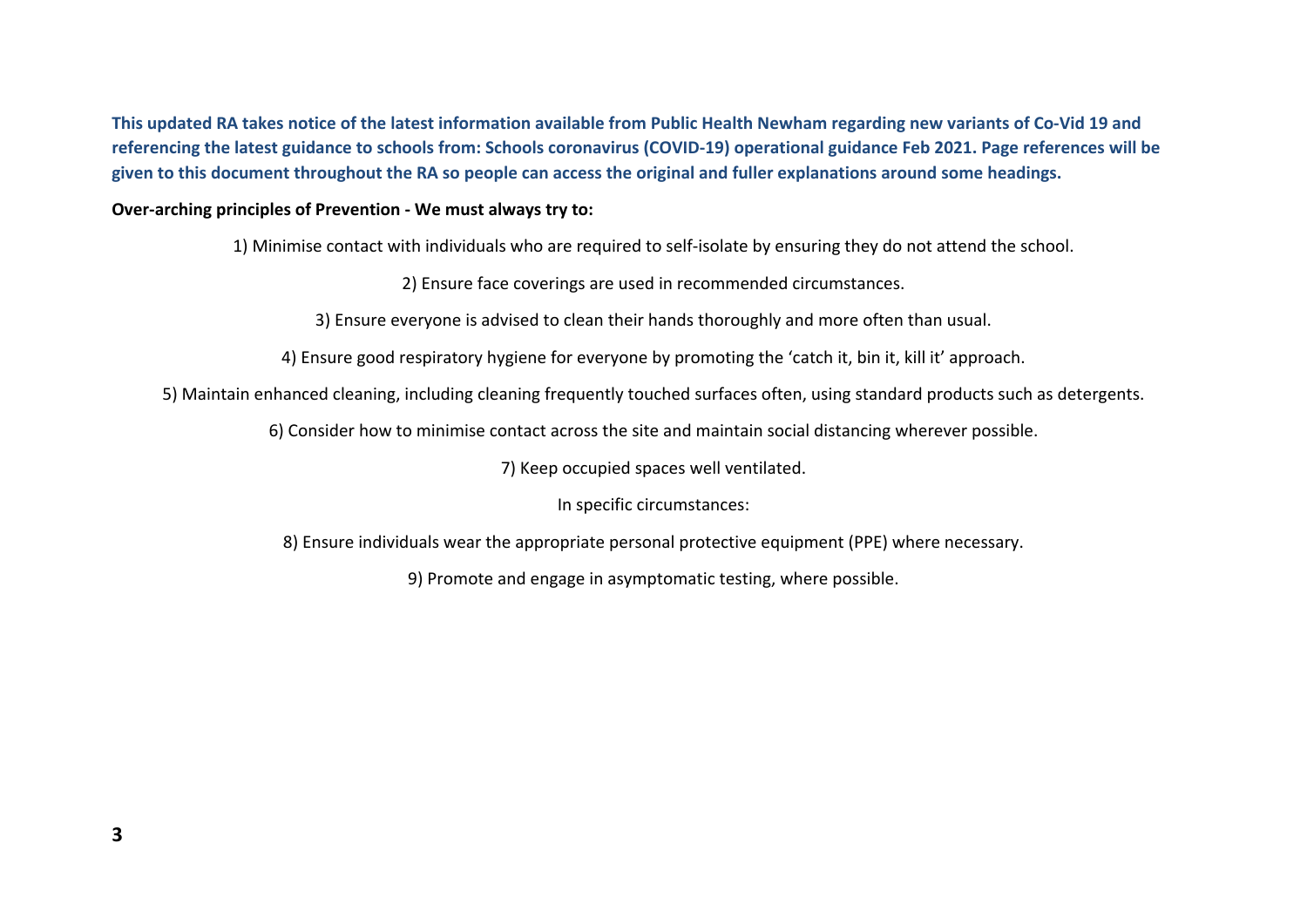| <b>Issue/risk</b><br>area                                                           | <b>Identified risks</b><br>(Pre populated with<br>examples of key risks but<br>each school will need to<br>review its own risks)                                                                                                                                                                                                                                               | <b>Overall</b><br>assessme<br>nt of risk<br><b>BEFORE</b><br>mitigation<br>(Red/Amb<br>er/Green) | <b>Mitigating actions</b><br>(Including who will be responsible)                                                                                                                                                                                                                                                                                                                                                                                                                                                                             | <b>Overall</b><br>assessme<br>nt of risk<br><b>AFTER</b><br>mitigation<br>(Red/Amb<br>er/Green) | <b>Evidence to support</b><br>assessment                                                                                                                            |
|-------------------------------------------------------------------------------------|--------------------------------------------------------------------------------------------------------------------------------------------------------------------------------------------------------------------------------------------------------------------------------------------------------------------------------------------------------------------------------|--------------------------------------------------------------------------------------------------|----------------------------------------------------------------------------------------------------------------------------------------------------------------------------------------------------------------------------------------------------------------------------------------------------------------------------------------------------------------------------------------------------------------------------------------------------------------------------------------------------------------------------------------------|-------------------------------------------------------------------------------------------------|---------------------------------------------------------------------------------------------------------------------------------------------------------------------|
| <b>Site issues</b><br>(Cleaning,<br>Catering,<br><b>Equipment</b><br>and suppliers) | <b>Risk of inadequate</b><br>preparations for re-<br>opening of full school<br>leads to infection or other<br>risks increasing<br>As of 4 <sup>th</sup> Jan 2021 back to<br><b>Keyworker &amp; Vulnerable</b><br>families - 42 invited to<br>attend (mainly keyworker<br>with EHC & High Needs<br><b>Funded as well as some</b><br>under social care)<br>Gov. ordered full re- |                                                                                                  | Latest audit of cleaning supplies<br>$\bullet$<br>Feb 2021 - CB & SS to ensure<br>enough cleaning equipment<br>(amount & strength) to last until<br>Summer half-term hols.<br>Site Supervisor to open internal<br>windows and doors and all sky<br>lights on opening up school to<br>allow effective ventilation<br><b>Essential contractors/governors</b><br>$\bullet$<br>etc and read guidance on whether<br>they are 'safe' to come in &<br>sanitise hands on entry -<br>appointments kept to outside of<br>busiest part of day 8.30-3.30 |                                                                                                 | Audit completed 24 <sup>th</sup> Feb<br>2021 to ensure supplies<br>are fully stocked to cover<br>period to June through<br>budget closedown in<br><b>March 2021</b> |
|                                                                                     | opening of schools from<br>8th March - this increase<br>from 30%-100% could lead<br>to difficulty in keeping<br>systems safe                                                                                                                                                                                                                                                   |                                                                                                  | where possible unless visit is<br>essential to running of school<br>Office to print out safe working<br>$\bullet$<br>questionnaire to be read on entry<br>by all non-regular staff<br>Cleaning regime now more                                                                                                                                                                                                                                                                                                                               |                                                                                                 |                                                                                                                                                                     |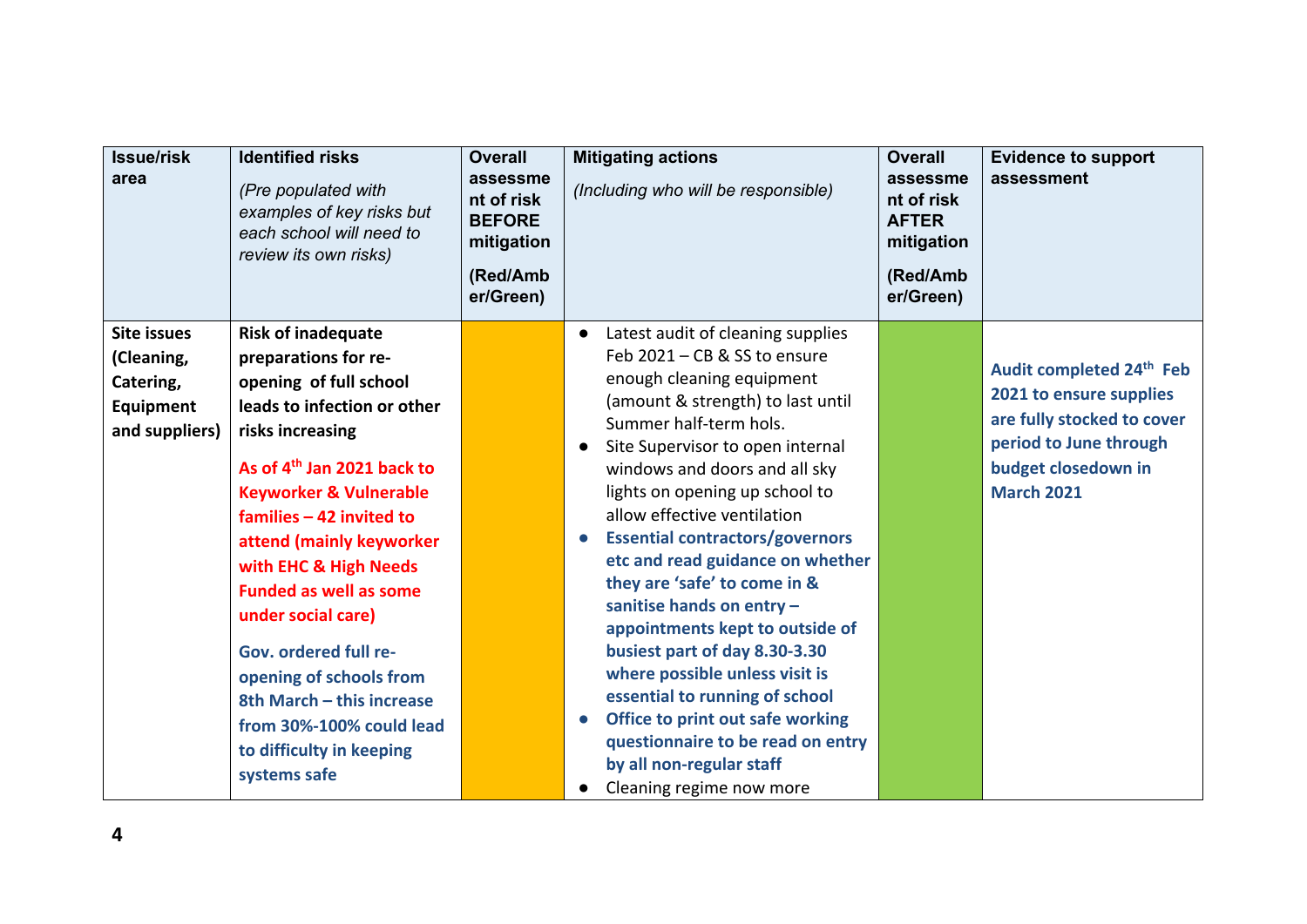|  | thorough than pre March 2020                   |  |  |
|--|------------------------------------------------|--|--|
|  | and extra cleaner employed since               |  |  |
|  | May 2020                                       |  |  |
|  | Cleaner now employed to come in<br>$\bullet$   |  |  |
|  | from midday to clean all handles,              |  |  |
|  | tops of surfaces and toilets in                |  |  |
|  | middle of day/site supervisor also             |  |  |
|  | does this on opening in AM                     |  |  |
|  | 3 cleaners and site supervisor to<br>$\bullet$ |  |  |
|  | clean in evenings (increase of $1$ ) -         |  |  |
|  | further wipe downs by site                     |  |  |
|  | supervisor in morning esp handles              |  |  |
|  | before children arrive - using anti-           |  |  |
|  | Bac disposable wipes                           |  |  |
|  | All staff do destination wash as               |  |  |
|  | well as children with soap and                 |  |  |
|  | water and then with alcohol                    |  |  |
|  | based hand sanitiser.                          |  |  |
|  | <b>Cleaners wearing aprons to</b>              |  |  |
|  | protect them from splash                       |  |  |
|  | <b>backs</b>                                   |  |  |
|  |                                                |  |  |
|  | Wall mounted sanitisers, + anti<br>$\bullet$   |  |  |
|  | bacterial spray & cloths to be in              |  |  |
|  | every classroom & sanitiser in                 |  |  |
|  | adult toilets, staff room and office           |  |  |
|  | along with bins to dispose of                  |  |  |
|  | wipes seperately.                              |  |  |
|  | Staff to be provided with training             |  |  |
|  | and guidance on how to                         |  |  |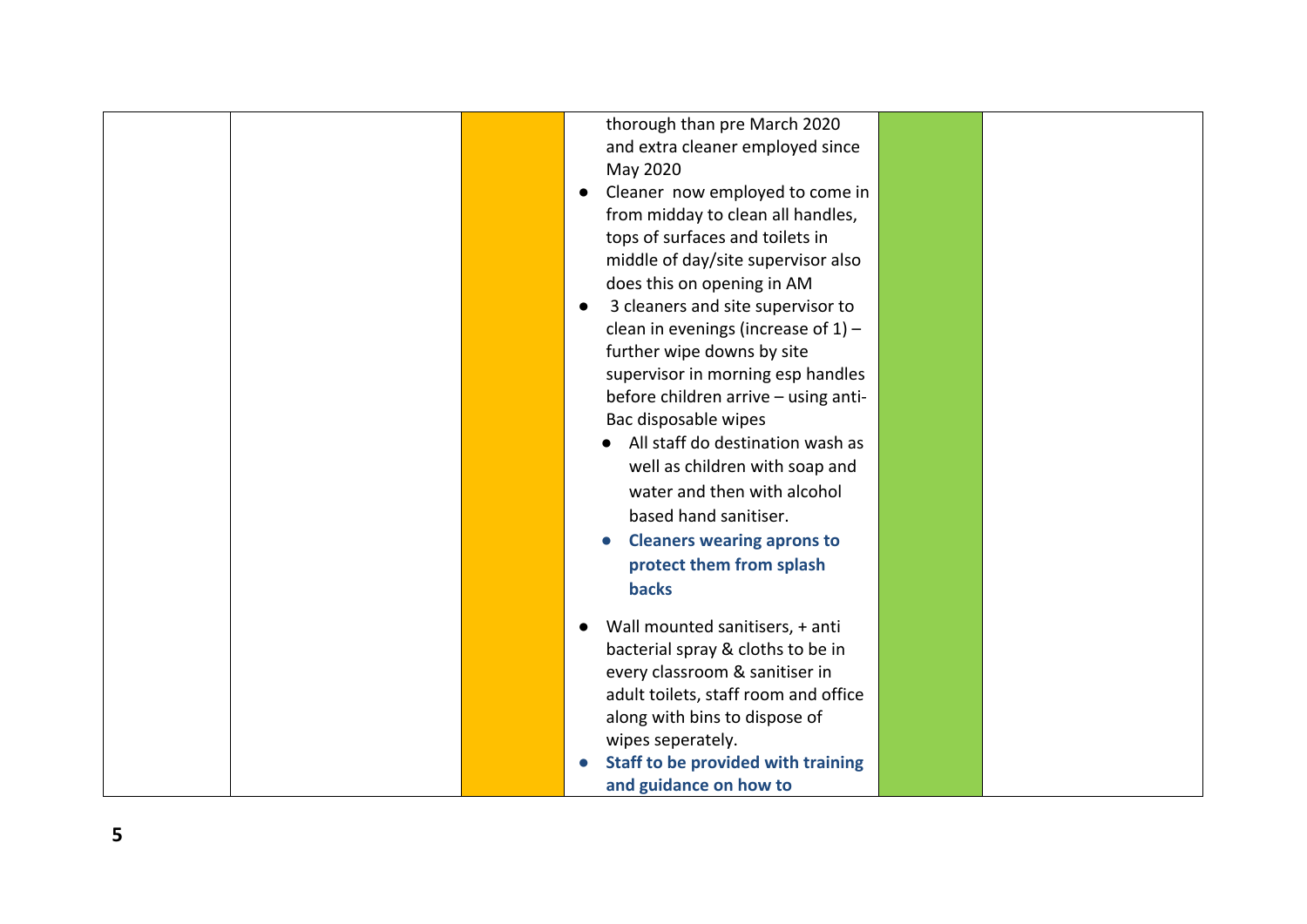|                                                                                                  | implement hygiene arrangements<br>during 26 <sup>th</sup> Feb and 5 <sup>th</sup> March AM<br>insets in preparation of re-<br>opening 8/3/21<br>Resources available for children<br>$\bullet$<br>slimmed down especially in EYFS<br>and spare resources stored away -<br>reduction in resources will allow<br>more thorough cleaning - KS2<br>storage increased in Summer Hols<br>2020 so fewer resources out.<br>EYFS floor surface replaced with<br>$\bullet$<br>Vinyl flooring and new water vac<br>ordered July 2020 to enhance<br>cleaning<br>For cleaning of communal sports<br>equipment etc see DFE guidance<br>p.20 |                                                                                                                                                                            |
|--------------------------------------------------------------------------------------------------|------------------------------------------------------------------------------------------------------------------------------------------------------------------------------------------------------------------------------------------------------------------------------------------------------------------------------------------------------------------------------------------------------------------------------------------------------------------------------------------------------------------------------------------------------------------------------------------------------------------------------|----------------------------------------------------------------------------------------------------------------------------------------------------------------------------|
| <b>Risk of transmission during</b><br>treating infectious<br>child/adult without<br>adequate PPE | If someone diagnosed positive the<br>SLT to work with PH LBN &<br><b>Education Space to decide</b><br>whether their Phase to be closed<br>& isolated and left for 3 days<br>before cleaning - (see Managing<br>Co-Vid-19 from LBN June 2020) or<br>if Phase can remain open<br>depending on circumstances.<br>School has all in one disposable<br>body suits and goggles that fit to<br>face & face shields and thicker                                                                                                                                                                                                      | Isolation room ready.<br>FA equipment split into 2<br>groups in case isolation room<br>comes into use - Air con to<br>be switched off if reserve FA<br>room becomes active |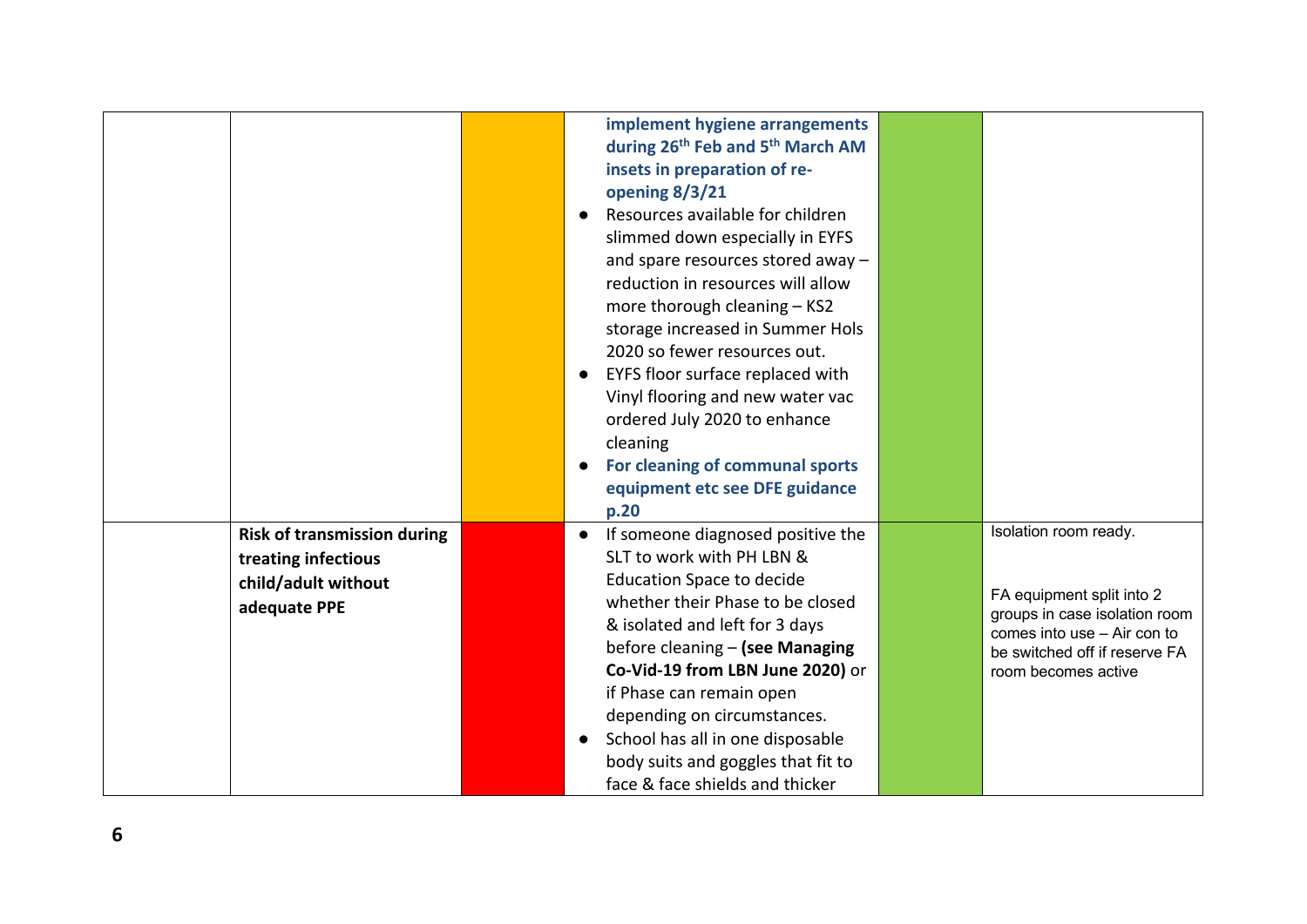|                             |           | disposable rubber gloves and has       |                               |
|-----------------------------|-----------|----------------------------------------|-------------------------------|
|                             |           | non-penetrative face masks for         |                               |
|                             |           | anyone treating a suspected co-vid     |                               |
|                             |           | patient as well as thermometers        |                               |
|                             |           | that take non-contact forehead         |                               |
|                             |           | temps.                                 |                               |
|                             |           | No first aider will be forced to       |                               |
|                             |           | administer FA to a child suspected     |                               |
|                             |           | of co-vid infection - volunteers       |                               |
|                             |           | will be sought and PPE worn.           |                               |
|                             | $\bullet$ | Isolation room ready and if            |                               |
|                             |           | anyone ill through suspected Co-       |                               |
|                             |           | Vid they will leave building           |                               |
|                             |           | through the outdoor environment        |                               |
|                             |           | & NOT through school building          |                               |
|                             |           | <b>First Aiders and SLT authored 1</b> |                               |
|                             |           | side of A4 prompt sheet to be          |                               |
|                             |           | used in case of suspected Co-Vid       |                               |
|                             |           | 19. Re-visit during insets pre         |                               |
|                             |           | opening 8/3/21                         |                               |
|                             |           | Latest guidance - Managing             |                               |
|                             |           | COVID-19: What to do LBN PH -          |                               |
|                             |           | will be shared with FA staff during    |                               |
|                             |           | insets pre opening 8/3/21              |                               |
| <b>Risk that catering</b>   | $\bullet$ | Juniper to carry out their own         | <b>Experience from Summer</b> |
| arrangements do not allow   |           | assessments about actual kitchen       | & Autumn terms shows          |
| for social distancing to be |           | space $-$ and to provide HT with       | that we can safely            |
| maintained resulting in     |           | kitchen RA. - Received by MH           | distance the groups we        |
| higher infection risk.      |           | Perspex screen fitted over serving     | would have in school with     |
|                             |           | hatch w/o 7/7/20                       | tables cleaned in between     |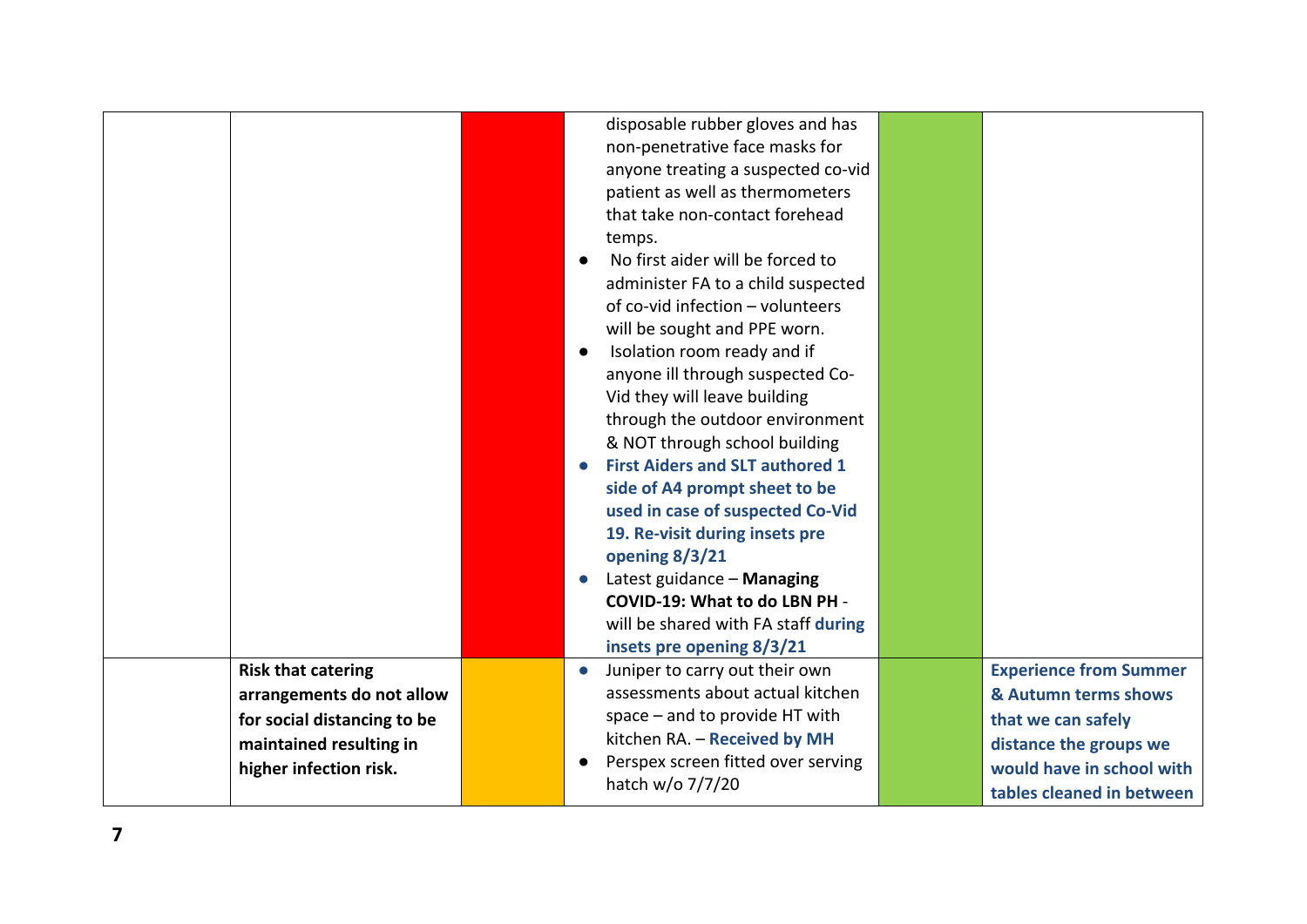| <b>During Spring 2021</b>   | $\bullet$ | Mobile heated dinner trolley               | the different phases |
|-----------------------------|-----------|--------------------------------------------|----------------------|
| lockdown all children       |           | purchased Aug 2020 so EYFS can             | eating times         |
| eating staggered in hall as |           | be fed in their rooms to reduce            |                      |
| numbers much lower than     |           | pressure on kitchen and main hall          |                      |
| normal                      | $\bullet$ | Stagger Lunchtimes in Sept. so             |                      |
|                             |           | groups are not mixing:                     |                      |
|                             |           | 1. EYFS 11.30 onwards in                   |                      |
|                             |           | their rooms                                |                      |
|                             |           | 2. Y1 11.30 am                             |                      |
|                             |           | 3. Y2 11.45 pm                             |                      |
|                             |           | 4. Y3&4 12.40-1pm                          |                      |
|                             |           | 5. Y5&6 12.10-12.35pm                      |                      |
|                             | $\bullet$ | Tables / surfaces cleaned between          |                      |
|                             |           | sittings by school staff                   |                      |
|                             | $\bullet$ | <b>Staff: Stagger use of staffrooms:</b>   |                      |
|                             |           | <b>Main Staffroom (Y3/4), Meeting</b>      |                      |
|                             |           | Room (Y5/6) & Parish room                  |                      |
|                             |           | (Office staff) & EYFS & KS1 in their       |                      |
|                             |           | teaching areas for lunches so              |                      |
|                             |           | <b>Social Distancing (SD) &amp; bubble</b> |                      |
|                             |           | working can be met - timings as            |                      |
|                             |           | above. Extra sets of kitchen               |                      |
|                             |           | equipment purchased to allow               |                      |
|                             |           | food prep area in Meeting Room             |                      |
|                             |           | & EYFS office.                             |                      |
|                             | $\bullet$ | Staff can order school dinners or          |                      |
|                             |           | bring in from home. Staff to wash          |                      |
|                             |           | hands and wipe surfaces after use          |                      |
|                             |           | before the next staffenter/ staff          |                      |
|                             |           | to sanitise hands and wear masks           |                      |

**8**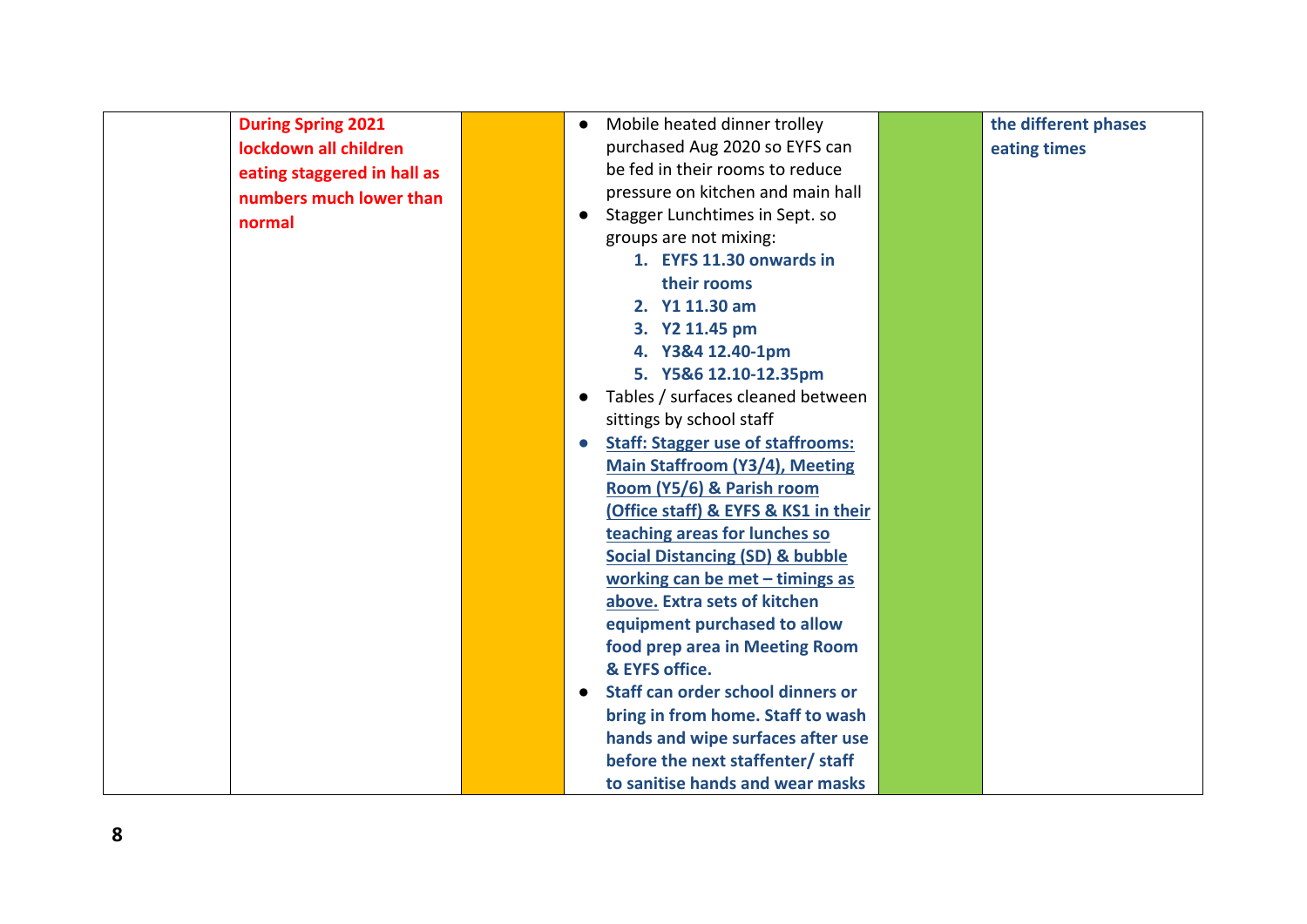|                 |                                 | except if exempt (see P 12 of Gov                          |                                |
|-----------------|---------------------------------|------------------------------------------------------------|--------------------------------|
|                 |                                 | advice) after leaving classes                              |                                |
|                 |                                 | before entering communal areas.                            |                                |
|                 |                                 | Staff provided with guidance and                           |                                |
|                 |                                 | training during insets pre opening                         |                                |
|                 |                                 | 8/3/21 so they have clarity of                             |                                |
|                 |                                 | school procedures.                                         |                                |
|                 |                                 | All Staff to follow Gov<br>$\bullet$                       |                                |
|                 |                                 | handwashing and social distancing                          |                                |
|                 |                                 | guidelines                                                 |                                |
| <b>Staffing</b> | Due to self-isolation,          | New staff audit undertaken                                 | <b>SLT will be covering</b>    |
|                 | shielding and illness, there    | week of 22/2/21 - 6 staff                                  | existing gaps so plan          |
|                 | is a risk of staff shortages    | shielding (due to pregnancy,                               | shows us we can remain         |
|                 | to safely deliver               | health conditions and                                      | in ratio $-$ any further staff |
|                 | education/care to specified     | vulnerable family members) -                               | absence will be covered        |
|                 | year groups                     | phoned by both MH & HT-                                    | by agency locked to            |
|                 |                                 | <b>DFE Guidance on Clinically</b>                          | <b>Bubbles where possible</b>  |
|                 | <b>Establishment of Bubbles</b> | <b>Vulnerable P37</b>                                      | can largely operate            |
|                 | from Sept. 2020                 | Bubbles for St. Luke's as                                  | independently with             |
|                 | <b>New Bubble groupings for</b> | follows:                                                   | minimal staff crossover        |
|                 | <b>Jan 2021</b>                 | 1. EYFS                                                    | however some allowed to        |
|                 |                                 | 2. KS1                                                     | occur see guidance p40         |
|                 | Full re-opening 8/3/21          | 3. Lower KS2 Y3&4                                          | and advice re peripatetic      |
|                 | means safe ratios at risk if    | 4. Upper KS2 Y5&6                                          | music staff pp54-55            |
|                 | staff isolating                 | <b>Existing individual Risk</b>                            |                                |
|                 |                                 | <b>Assessments to be updated</b>                           |                                |
|                 |                                 | early week of 1/3/21                                       |                                |
|                 |                                 | Some staff (SEND) now cleared<br>to work across Bubbles if |                                |
|                 |                                 |                                                            |                                |
|                 |                                 | absolutely necessary to deliver                            |                                |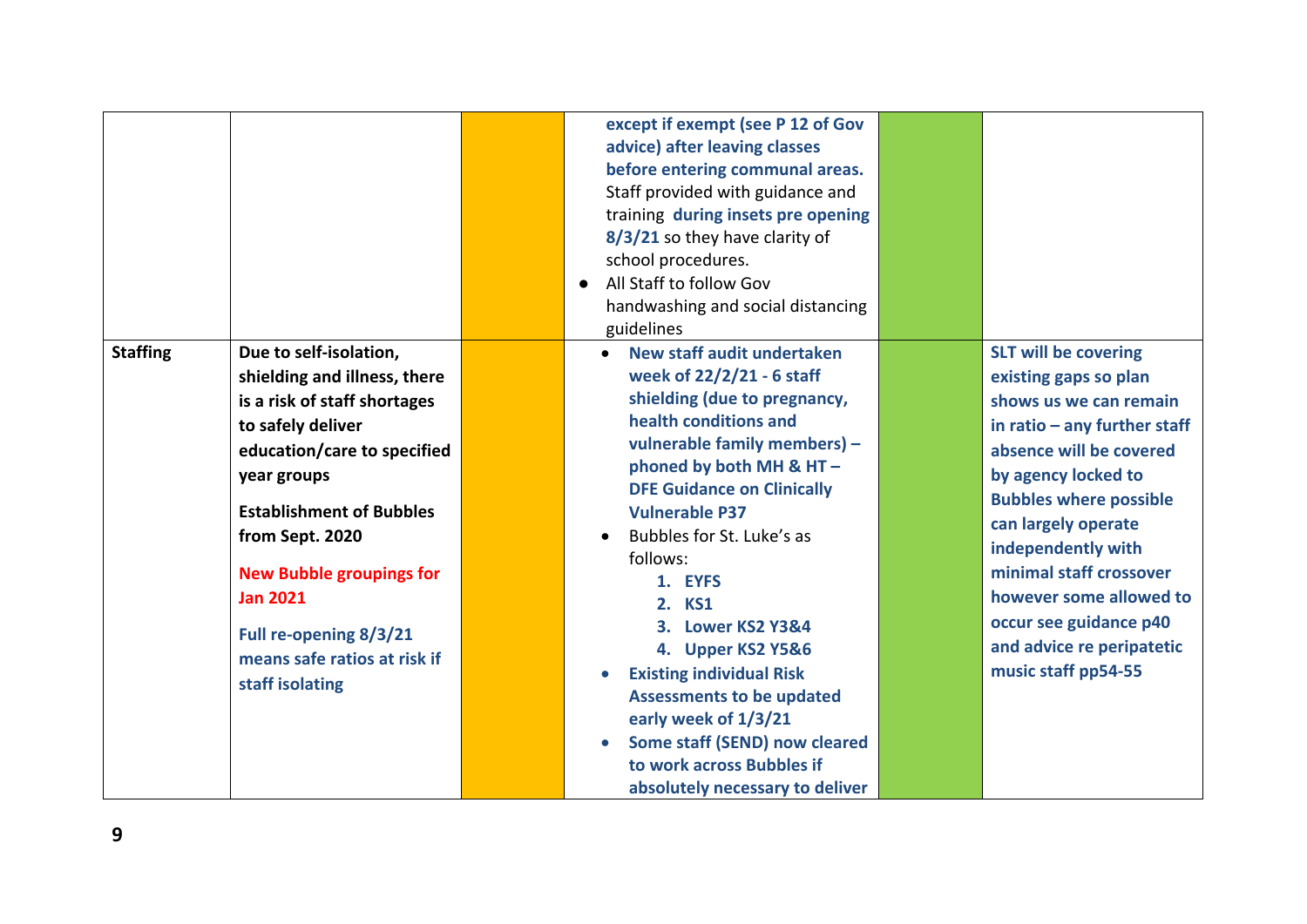|                         | school timetable but should                  |  |
|-------------------------|----------------------------------------------|--|
|                         | minimise close contact within                |  |
|                         | $1m+$                                        |  |
|                         | (see Guidance for full opening, DFE          |  |
|                         | <b>P17)</b>                                  |  |
| <b>Classroom layout</b> |                                              |  |
|                         | From Sept 2020 Y3-Y6 laid out with           |  |
|                         | desks in rows facing front (no nests)        |  |
|                         | Y1&2 to do so once children settled          |  |
|                         | back in socially and emotionally -           |  |
|                         | until then 'nests' allowed - see             |  |
|                         | guidance P49                                 |  |
|                         | <b>EYFS &amp; some SEND children also</b>    |  |
|                         | excused from this requirement -              |  |
|                         | recognised by DFE - Shared areas can         |  |
|                         | be used by 2 people (2 children/1            |  |
| <b>Bubble Equipment</b> | child 1 adult)                               |  |
|                         | <b>Bubble assemblies are largest</b>         |  |
|                         | gathering allowed                            |  |
|                         |                                              |  |
|                         | Supply teachers can still be used            |  |
|                         | (see Guidance for full opening P40 -         |  |
|                         | DFE)                                         |  |
|                         | <b>Equipment where possible</b><br>$\bullet$ |  |
|                         | locked to Bubble including PE                |  |
|                         | & playground equipment - no                  |  |
|                         | contact sports in PE                         |  |
|                         | & outdoor PE to be main<br>$\bullet$         |  |
|                         | provision indoor PE to be non-               |  |
|                         | aerosol producing activities                 |  |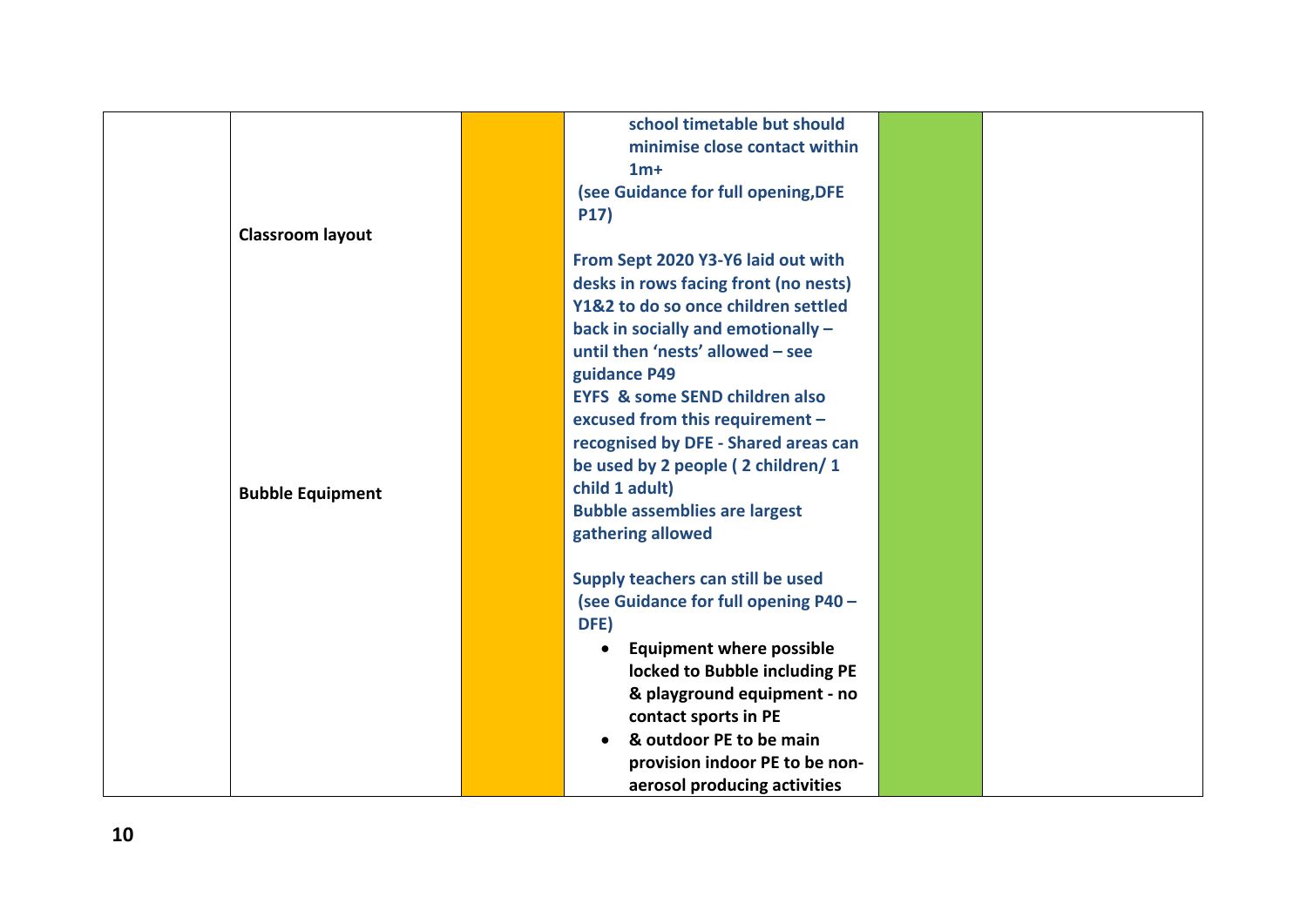| <b>Risk that staff cannot</b>                                                                                                                                              | • SLT with FGB support employed                                                                                                                                                                                                                                          | So far staff have                                                                                                                                   |
|----------------------------------------------------------------------------------------------------------------------------------------------------------------------------|--------------------------------------------------------------------------------------------------------------------------------------------------------------------------------------------------------------------------------------------------------------------------|-----------------------------------------------------------------------------------------------------------------------------------------------------|
| safely travel to work which                                                                                                                                                | cabs to keep staff off underground                                                                                                                                                                                                                                       | understood the efforts by                                                                                                                           |
| results in staff shortages or                                                                                                                                              | during Summer 2020 & Spring                                                                                                                                                                                                                                              | SLT to keep them off                                                                                                                                |
| higher infection levels                                                                                                                                                    | 2021 lockdowns.<br>School has provided face masks<br>$\bullet$                                                                                                                                                                                                           | public transport. Given<br>this is the risk level it is                                                                                             |
| <b>Spring 2021 lockdown cabs</b><br>offered to some staff so<br>can avoid public transport<br>- I staff member taken up<br>other 2 stated happy to<br>carry on with public | for staff who have to use public<br>transport or expect staff to follow<br>government guidance about<br>wearing masks on public transport<br><b>Volunteers can continue to attend</b><br>school & local educational visits not                                           | important for everyone to<br>minimise their own risks<br>to keep risk down.                                                                         |
| transport                                                                                                                                                                  | requiring public transport can resume<br>although extreme caution will be<br>followed - (see Guidance for full<br>opening - DFE)                                                                                                                                         |                                                                                                                                                     |
| Wrap around care can<br>resume but could involve<br>mixing of Bubbles                                                                                                      | <b>SLT &amp; staff delivering to conduct</b><br>separate RA for wrap around care<br>Mar 2021 with staff that provide it $-$<br><b>Breakfast club in bubbles not to</b><br>begin before 15 <sup>th</sup> March - After<br>school dates TBC - see P.51 DFE<br>guidance.    |                                                                                                                                                     |
| <b>High proportion of BAME</b><br>staff & others at higher risk<br>of contracting serious<br>health problems                                                               | • Ensure all staff aware of risks.<br>Risk Ass. shared with union rep. &<br>then staff at briefings & insets<br>before 8 <sup>th</sup> March 2021<br>Ensure all staff minimise risk to<br>$\bullet$<br>themselves and at risk groups<br>through stringent implementation | <b>Needs to stay amber to</b><br>keep it at forefront of SLT<br>planning.<br>Experience of<br>implementing hygiene and<br>distancing rules with key |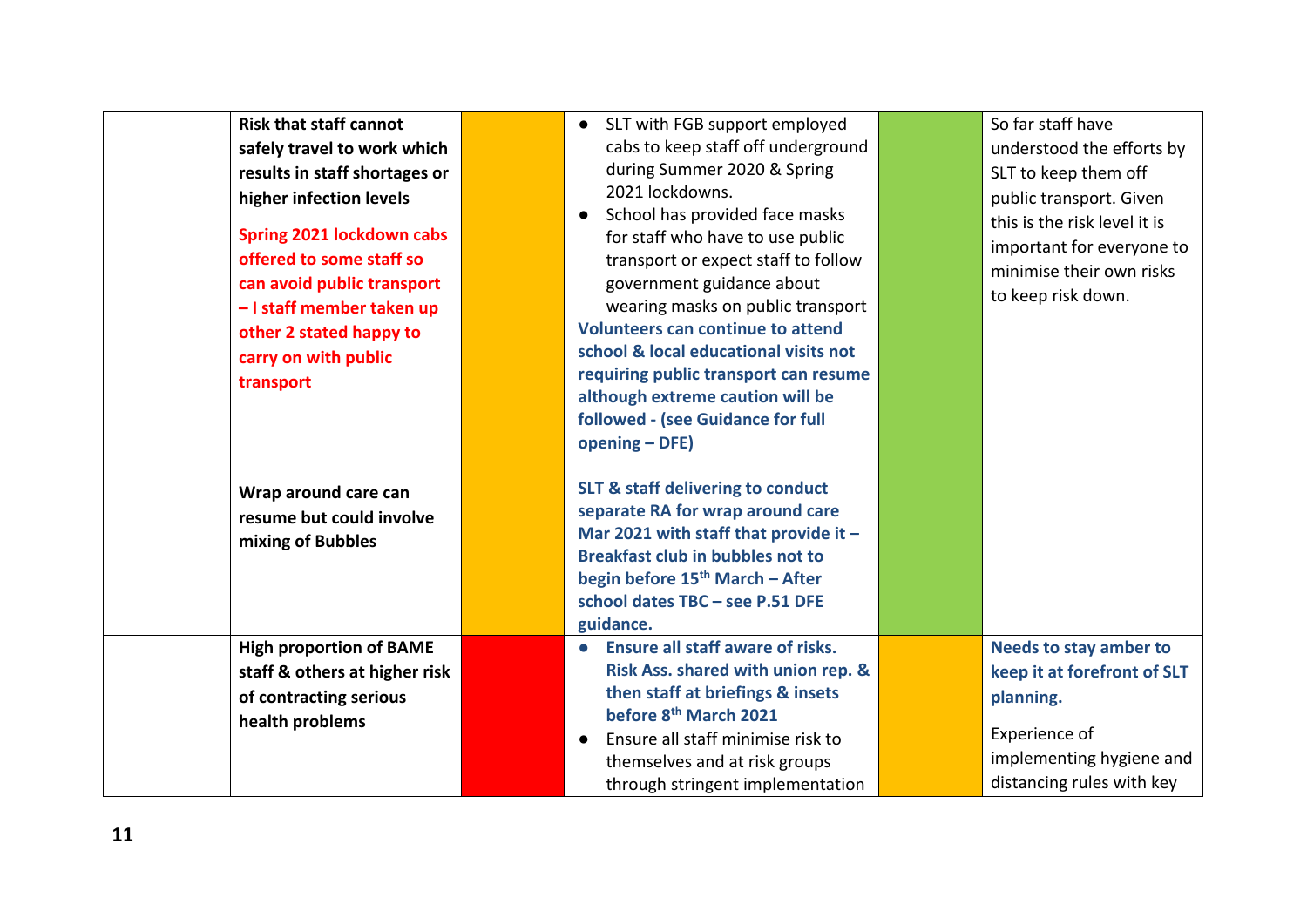|                                                                                                                    | of hygiene and social distancing<br>rules & remaining within bubbles<br>as much as possible.<br>Revised hygiene and distancing rules<br>in light of Guidance for full opening<br>(DFE)<br>SLT to ensure all at risk staff are<br>able to discuss any specific<br>concerns at requested drop ins -<br>signing up register to be in main<br>office.                                                                                                                                                                                                                                                                             | worker/ vulnerable<br>children |
|--------------------------------------------------------------------------------------------------------------------|-------------------------------------------------------------------------------------------------------------------------------------------------------------------------------------------------------------------------------------------------------------------------------------------------------------------------------------------------------------------------------------------------------------------------------------------------------------------------------------------------------------------------------------------------------------------------------------------------------------------------------|--------------------------------|
| <b>High proportion of BAME</b><br>staff at higher risk of<br>serious infection leads to<br>greater staff shortages | % of BAME staff in Feb 2021 =<br>$\bullet$<br>45%<br>All staff to implement stringent<br>hygiene and SD rules & Bubble<br>discipline to ensure at risk staff are<br>protected as much as possible -<br>staff must follow these rules so all<br>can be protected<br>All staff working in school have<br>$\bullet$<br>option to wear gloves, face<br>shields and masks if they feel the<br>need to within their bubble but<br>must wear them when moving<br>between bubbles unless have<br>reason for not doing discussed<br>and agreed with HT<br>New see through cleanable masks<br>ordered for explicit teaching Feb<br>2021 |                                |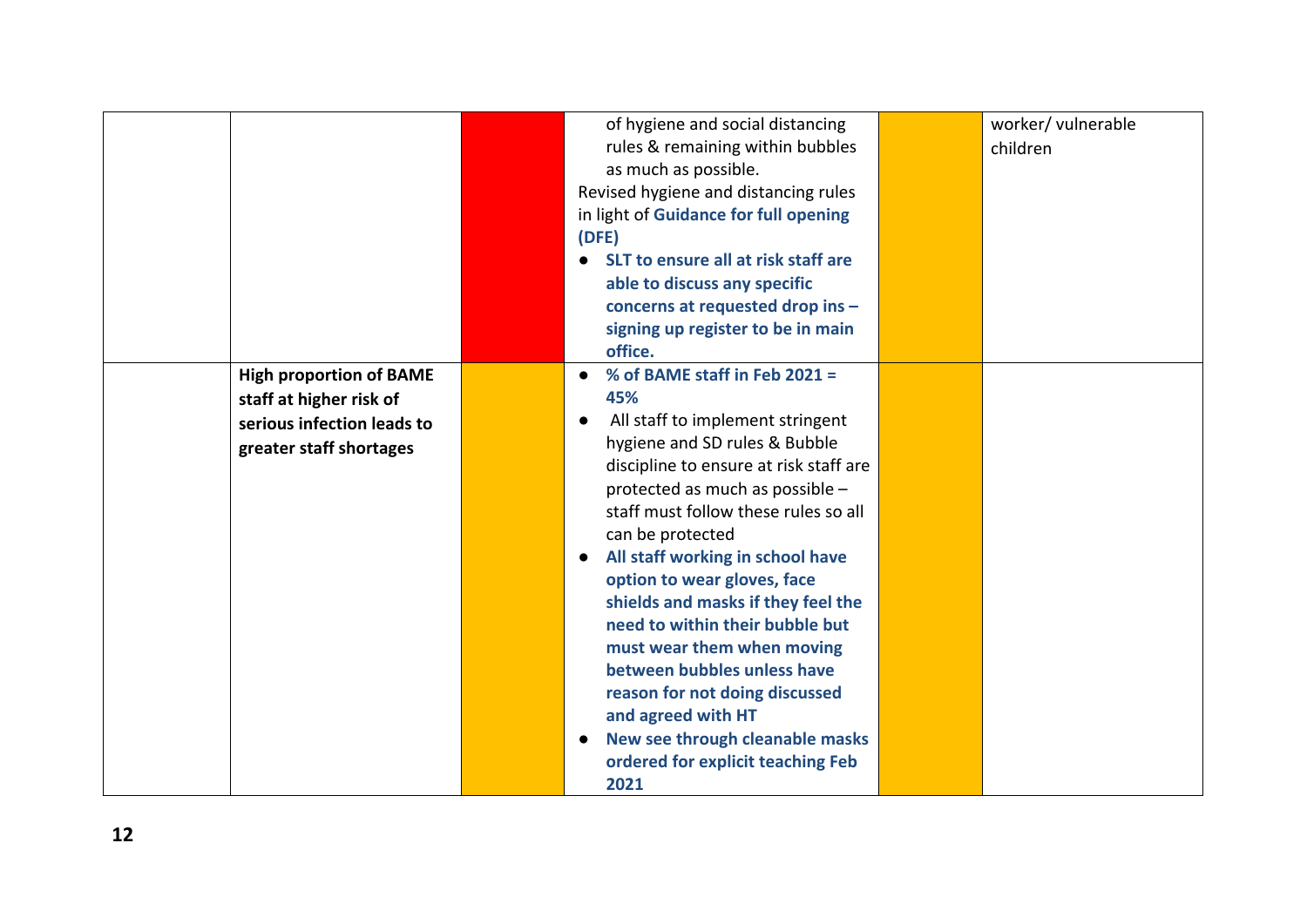|                                   | Inset on 5 <sup>th</sup> March to emphasise<br>safe donning & doffing of masks |                                 |
|-----------------------------------|--------------------------------------------------------------------------------|---------------------------------|
|                                   | (DFE guidance p13)                                                             |                                 |
| <b>Risk of infection to staff</b> | Forehead temperatures will no<br>$\bullet$                                     | <b>School fortunate to have</b> |
| related to young children's       | longer be taken at external gates                                              | had so many                     |
| ability to follow social          | (begun 2/6/20) due to advice from<br>Public Health Newham (high temp           | keyworker/vulnerables in        |
| distancing rules and in           | rarely indicatory in children)                                                 | since January $2021 - 65$       |
| meeting intimate care             | Forehead temp 'gun' still<br>$\bullet$                                         | by end of Feb 2021              |
| needs                             | available for staff & visitors on                                              | amounting to 1/3 of             |
|                                   | entry for re-assurance                                                         | school so systems have          |
|                                   | All children in by 8th March 2021                                              | had good test                   |
|                                   | All children to destination wash<br>$\bullet$                                  |                                 |
|                                   | and sanitise on entry to school in                                             |                                 |
|                                   | AM - For Y1/2, Y3/4, Y5/6 phase                                                |                                 |
|                                   | groups younger class group wash                                                |                                 |
|                                   | hands first whilst older group do<br>10 mins aerobic fitness in                |                                 |
|                                   | playground to help with focus                                                  |                                 |
|                                   | and then they swap                                                             |                                 |
|                                   | If raining younger group wash                                                  |                                 |
|                                   | then sanitise & older group                                                    |                                 |
|                                   | sanitise and then wash and                                                     |                                 |
|                                   | sanitise when toilets clear                                                    |                                 |
|                                   | Late entries through front door to<br>$\bullet$                                |                                 |
|                                   | have hands sanitised                                                           |                                 |
|                                   | Destination washing and sanitising<br>$\bullet$                                |                                 |
|                                   | - overseen by adults<br>All children shown how to wash                         |                                 |
|                                   | hands and maintain social                                                      |                                 |
|                                   |                                                                                |                                 |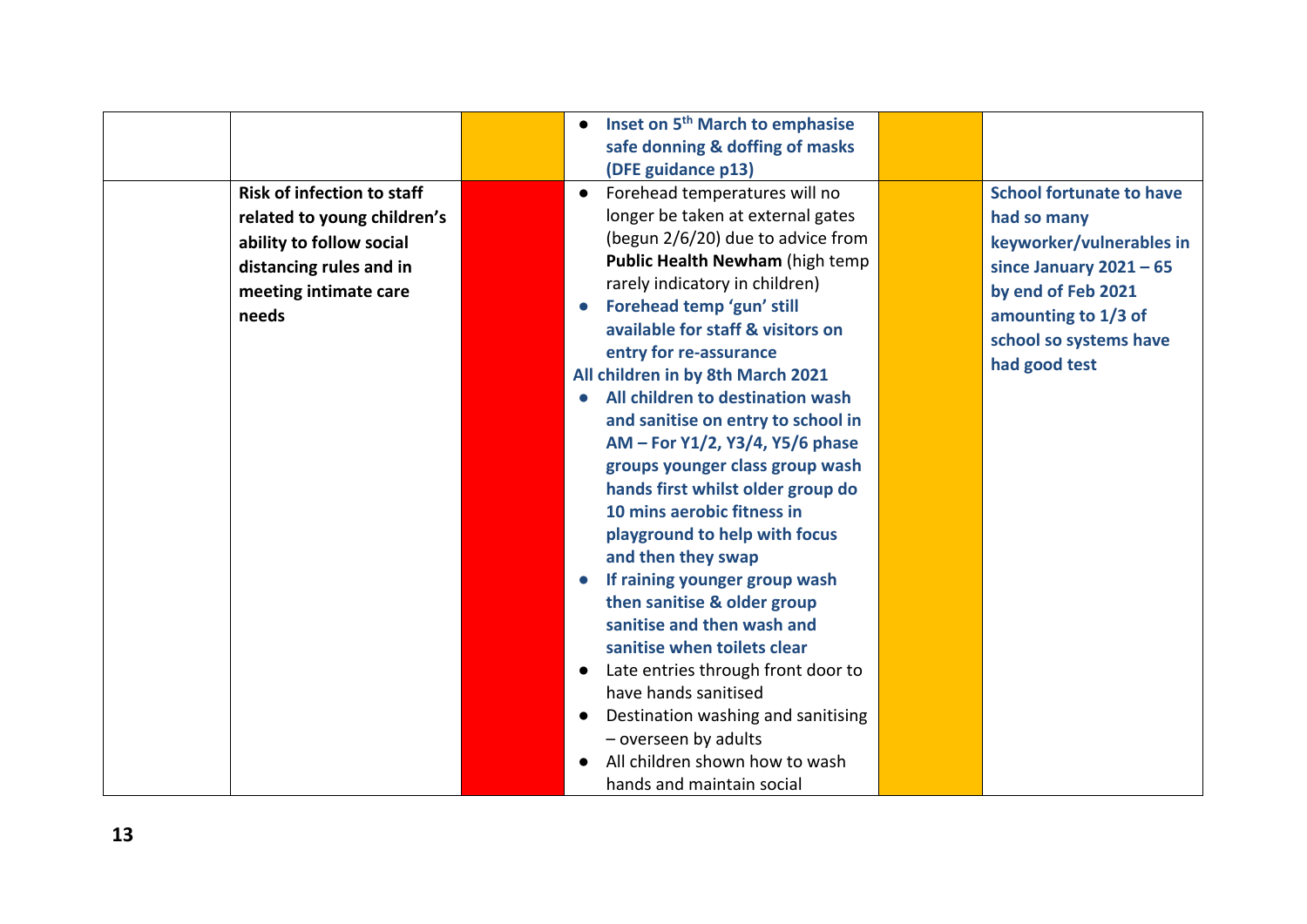| <b>Spring 2021 lockdown</b><br>changes - Keyworkers &<br>Vulnerables KS2 8.30 via<br>front gate and gate into<br>KS2 playground-3.10 & Ey<br>KS1 8.40-3.15 from front<br>door<br>Whole school returns from<br>8 <sup>th</sup> March 2021<br><b>Pupils</b><br><b>High risk of serious</b> | $\bullet$<br>$\bullet$<br>$\bullet$ | young children (EYFS) is difficult<br>and cannot meet Gov 1m+<br>guidelines.<br>Guidance given to parents so they<br>can reinforce handwashing and SD<br>guidance and bubble learning<br>during communications first week<br>of March before children begin to<br>attend<br><b>Start of day:</b><br><b>YN 9am from YN gate</b><br>YR 8.40 from YN gate<br>Y1 8.40 from main gate at front<br>Y2 8.40 from main gate at front<br>Y3 8.40 from back gate<br>Y4 8.40 from back gate<br>Y5 8.30 from back gate<br>Y6 8.30 from back gate<br>SLT & member of office on 2 front<br>$gates - CB + 1$ on back gate and<br>duty SLT member in playground<br>assuring 'phases' not mixing<br>All children to receive training on | <b>Hygiene routines coupled</b> |
|------------------------------------------------------------------------------------------------------------------------------------------------------------------------------------------------------------------------------------------------------------------------------------------|-------------------------------------|------------------------------------------------------------------------------------------------------------------------------------------------------------------------------------------------------------------------------------------------------------------------------------------------------------------------------------------------------------------------------------------------------------------------------------------------------------------------------------------------------------------------------------------------------------------------------------------------------------------------------------------------------------------------------------------------------------------------|---------------------------------|
| infection due to pupils and<br>attending                                                                                                                                                                                                                                                 |                                     | starts of day, transitions including                                                                                                                                                                                                                                                                                                                                                                                                                                                                                                                                                                                                                                                                                   | with entry/transition/end       |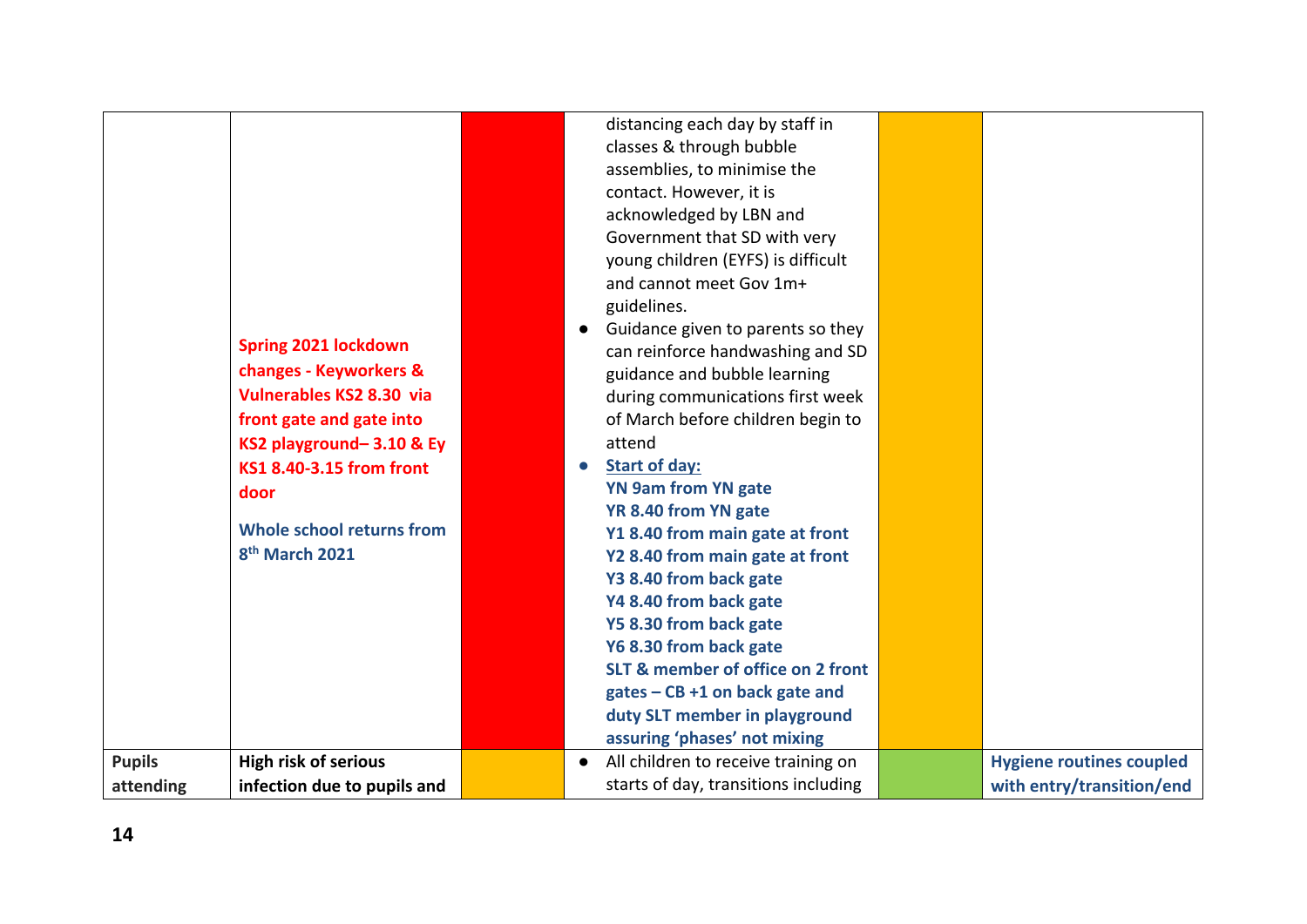| school | staff unable to maintain    |           | return from break, before & after               | of day systems will          |
|--------|-----------------------------|-----------|-------------------------------------------------|------------------------------|
|        | social distancing - through |           | lunch & end of day - safeguarding               | reduce risk & worked well    |
|        | not being able to keep      |           | and SD                                          | in Autumn Term 2020 -        |
|        | <b>Bubbles apart</b>        | $\bullet$ | Children trained in catch it bin it             |                              |
|        |                             |           | kill it on first day back-8 <sup>th</sup> March |                              |
|        |                             |           | 2021.                                           |                              |
|        |                             | $\bullet$ | All staff to have training on the               |                              |
|        |                             |           | revised RA for SD and hygiene in                |                              |
|        |                             |           | order to keep themselves and                    |                              |
|        |                             |           | children as safe as we can -                    |                              |
|        |                             |           | <b>March 5th inset</b>                          |                              |
|        |                             | $\bullet$ | All staff to stringently implement              |                              |
|        |                             |           | the revised hygiene/ SD                         |                              |
|        |                             |           | procedures                                      |                              |
|        |                             | $\bullet$ | Face coverings on staff and pupils              |                              |
|        |                             |           | removed safely on entry -                       |                              |
|        |                             |           | disposables in bin - reusables into             |                              |
|        |                             |           | plastic bag and hands sanitised -               |                              |
|        |                             |           | Neither children nor staff to use               |                              |
|        |                             |           | same face mask in building that                 |                              |
|        |                             |           | they travelled in with!                         |                              |
|        |                             | $\bullet$ | Staff to wear a mask around the                 |                              |
|        |                             |           | building when they are moving                   |                              |
|        |                             |           | outside of their bubble                         |                              |
|        |                             | $\bullet$ | School now has CO2 monitor to                   |                              |
|        |                             |           | aid correct use of ventilation                  |                              |
|        |                             |           | guidance from Public Health                     |                              |
|        |                             |           | Newham DEC 2020                                 |                              |
|        | Risk site is not big enough |           | <b>Government suggests optimal</b>              | <b>Judgement of SLT that</b> |
|        | to offer learning to        |           | 2m SD but understand Phase                      | opening with phase           |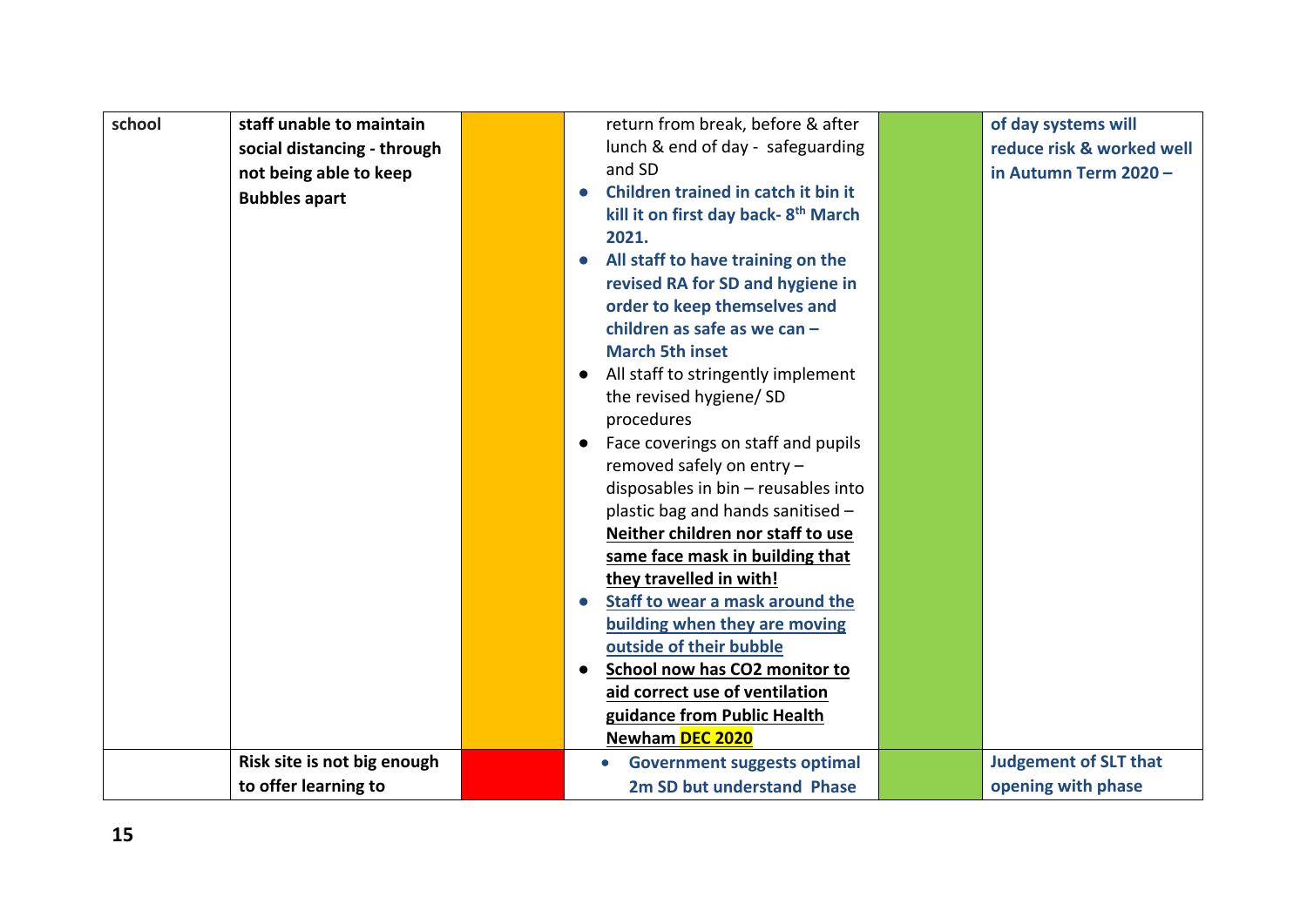| specified year groups in    | system in primaries, involving                     | system on 8 <sup>th</sup> March is |
|-----------------------------|----------------------------------------------------|------------------------------------|
| line with DfE guidance on   | classes - in our case 2 classes =                  | achievable with safety as          |
| social distancing measures  | 1 Phase – is most reliable and                     | proved successful in               |
|                             | achievable way to reduce risk                      | <b>September 2020</b>              |
|                             | with youngest children see DFE                     |                                    |
|                             | guidance P26                                       |                                    |
|                             | Server room to be used by 1                        |                                    |
|                             | member of staff only due to                        |                                    |
|                             | nature of air con - currently                      |                                    |
|                             | only person working there is                       |                                    |
|                             | ICT technician on a Tuesday -                      |                                    |
|                             | all other services moved out                       |                                    |
|                             | though it is backup FA room if                     |                                    |
|                             | we have co-vid + person on                         |                                    |
|                             | site.                                              |                                    |
| <b>High risk of serious</b> | All children to receive training on<br>$\bullet$   | <b>Amber to ensure vigilance</b>   |
| infection due to pupils not | starts of day and transitions at                   | of the processes by all            |
| following handwashing       | initial assemblies week of 8 <sup>th</sup>         | staff                              |
| guidance                    | <b>March</b>                                       |                                    |
|                             | All staff to remind all children of                |                                    |
|                             | handwashing and SD procedures                      |                                    |
|                             | at starts of day and throughout                    |                                    |
|                             | the day to encourage vigilance                     |                                    |
|                             | Taps in toilets all now with 20<br>$\bullet$       |                                    |
|                             | second dispense after new taps<br>put in June 2020 |                                    |
|                             | Wall mounted pump dispensers                       |                                    |
|                             | installed in every classroom by                    |                                    |
|                             |                                                    |                                    |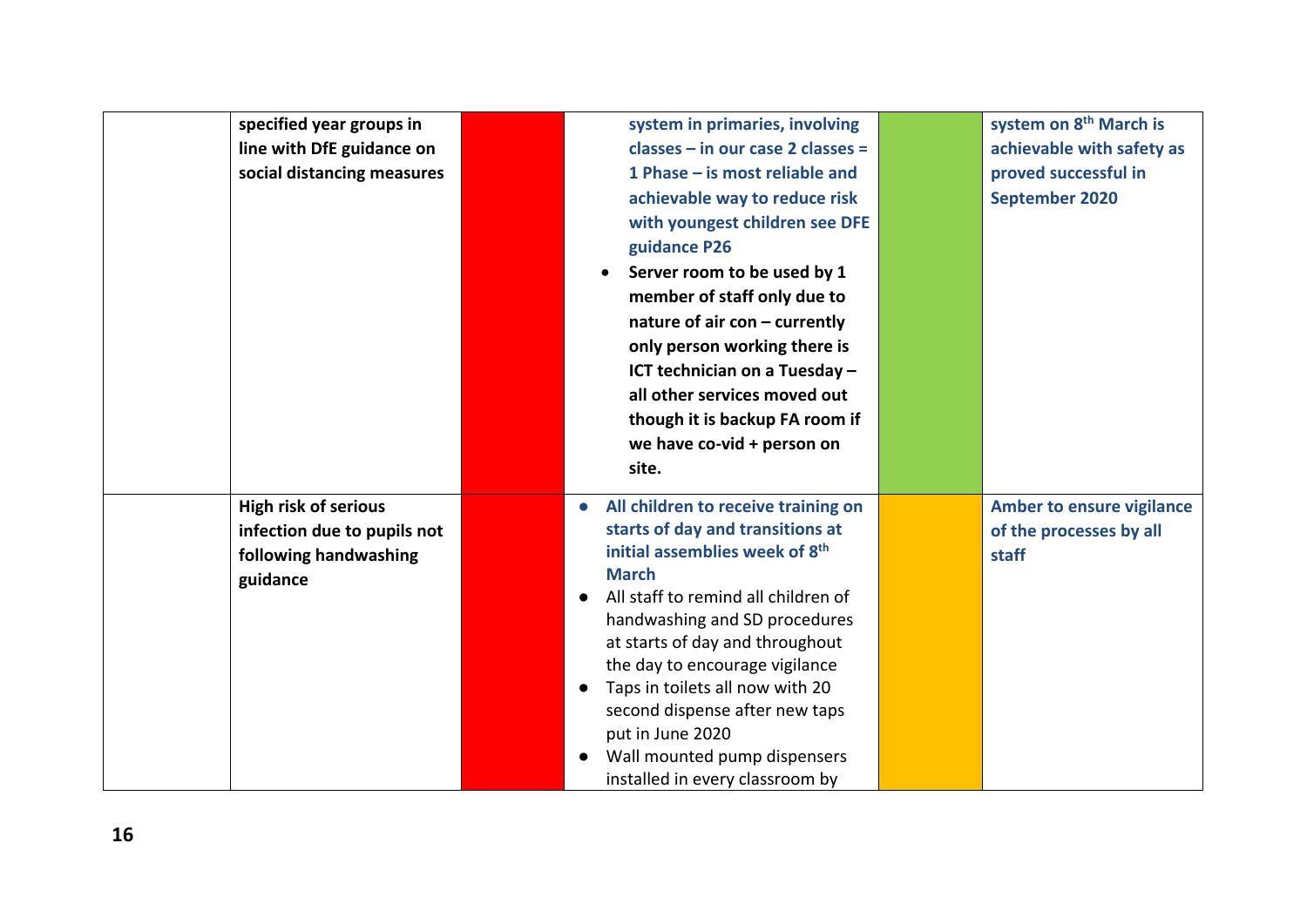| <b>High risk of serious</b>                                                                           | Sept. 2020<br><b>Regular monitoring of systems &amp;</b><br>procedures by SLT - eg<br>destination washing at beginning<br>of day and movement around the<br>school<br>Bubble/Phase groups to be<br>$\bullet$                                                                                                                                                                          |                                                               |
|-------------------------------------------------------------------------------------------------------|---------------------------------------------------------------------------------------------------------------------------------------------------------------------------------------------------------------------------------------------------------------------------------------------------------------------------------------------------------------------------------------|---------------------------------------------------------------|
| infection risks due to<br>'Bubbles' not moving<br>around school at safe<br>distance from other groups | kept together with their adults<br>PE/HT assembly to be carried out<br>$\bullet$<br>within individual phases<br>Children to enter directly from<br>$\bullet$<br>outside and move around building<br>using outside as first thought<br>always e.g. if Y1 going to eco<br>garden - go straight outside not<br>through corridor.<br><b>AM Playtimes staggered:</b><br>KS1-KS1 10.15-1030 | Amber to ensure vigilance<br>of the processes by all<br>staff |
|                                                                                                       | Y3/4-KS2 10.30 - 10.45<br>Y5/6 - KS2 10.15-10.30<br><b>PM Playtimes KS1 2pm</b><br>KS2 to have extra 10 min Aerobic<br>session outdoors to be arranged by<br>KS2 teachers so not all at same time                                                                                                                                                                                     |                                                               |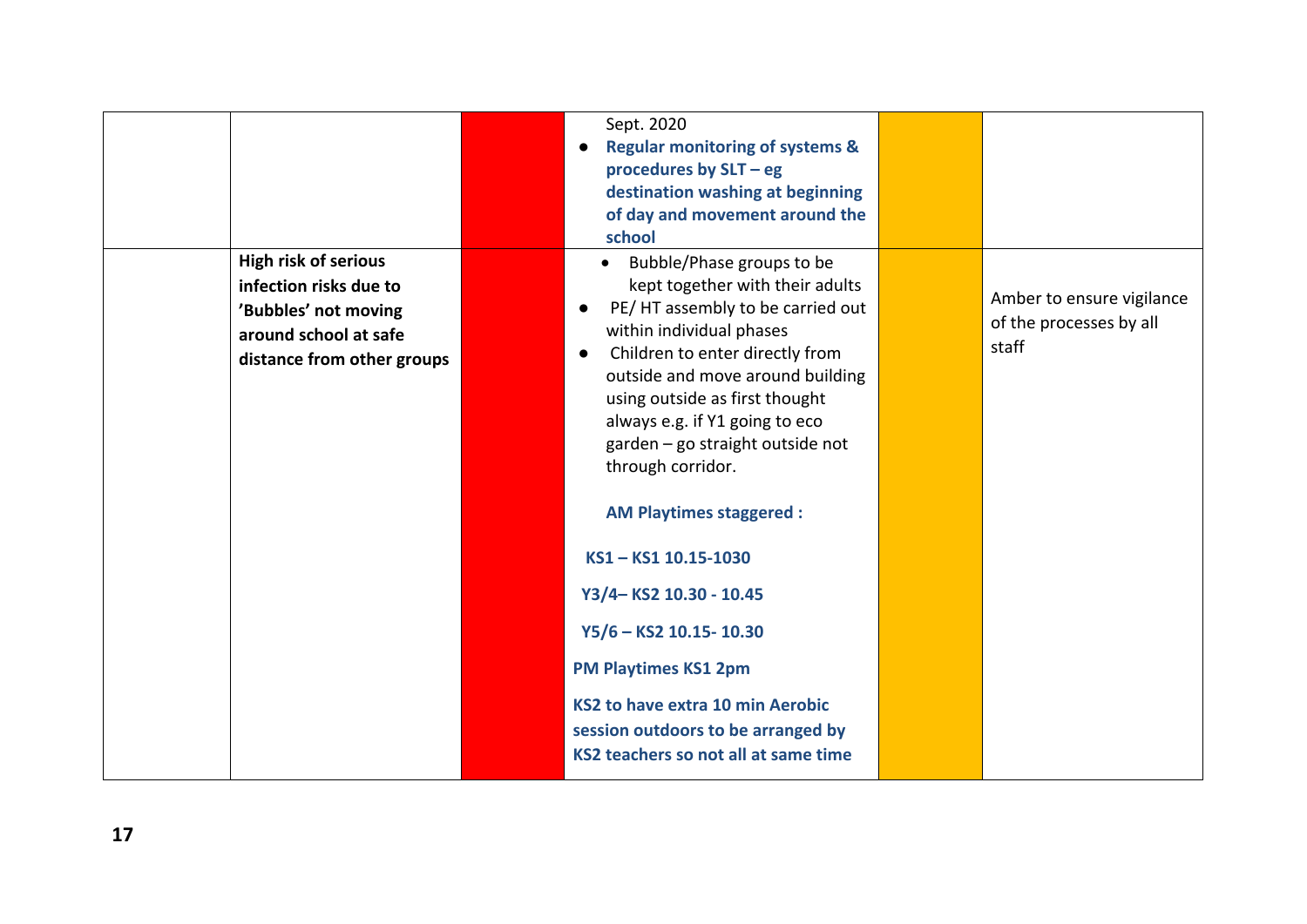| <b>High proportion of BAME</b><br>pupils and higher risk of<br>serious infection within<br>some communities | NB Over 90% of pupils from BAME<br>background in school and duty is not<br>only to keep them and the staff safe<br>but totally minimise any risk of<br>transference from or to home.<br>All staff to be made aware of<br>increased risk<br>All staff and children to be clear<br>$\bullet$<br>about hygiene and SD rules<br>All staff and children to implement<br>stringent destination washing &<br>sanitising process<br><b>Children can bring named water</b><br>bottle - book bags can be used if<br>work going home but class<br>teacher will inform children, we<br>will try and keep this to a<br>minimum to reduce chances of<br>transmission. No PE bags until<br>after Easter to reduce chances of<br>transmission from home to<br>school. | Cleaning and hygiene<br>processes centering round<br>whole day - vital to<br>keeping all safe - SLT to<br>enforce.<br>Amber for vigilance |
|-------------------------------------------------------------------------------------------------------------|-------------------------------------------------------------------------------------------------------------------------------------------------------------------------------------------------------------------------------------------------------------------------------------------------------------------------------------------------------------------------------------------------------------------------------------------------------------------------------------------------------------------------------------------------------------------------------------------------------------------------------------------------------------------------------------------------------------------------------------------------------|-------------------------------------------------------------------------------------------------------------------------------------------|
| <b>Risk of transmission from</b><br>clothing if school uniform<br>and staff dress codes are<br>enforced     | <b>Children allowed to wear trainers</b><br>$\bullet$<br>and tracksuit bottoms so do not<br>have to change if doing PE<br><b>Families and staff advised to</b><br>change clothing every day                                                                                                                                                                                                                                                                                                                                                                                                                                                                                                                                                           |                                                                                                                                           |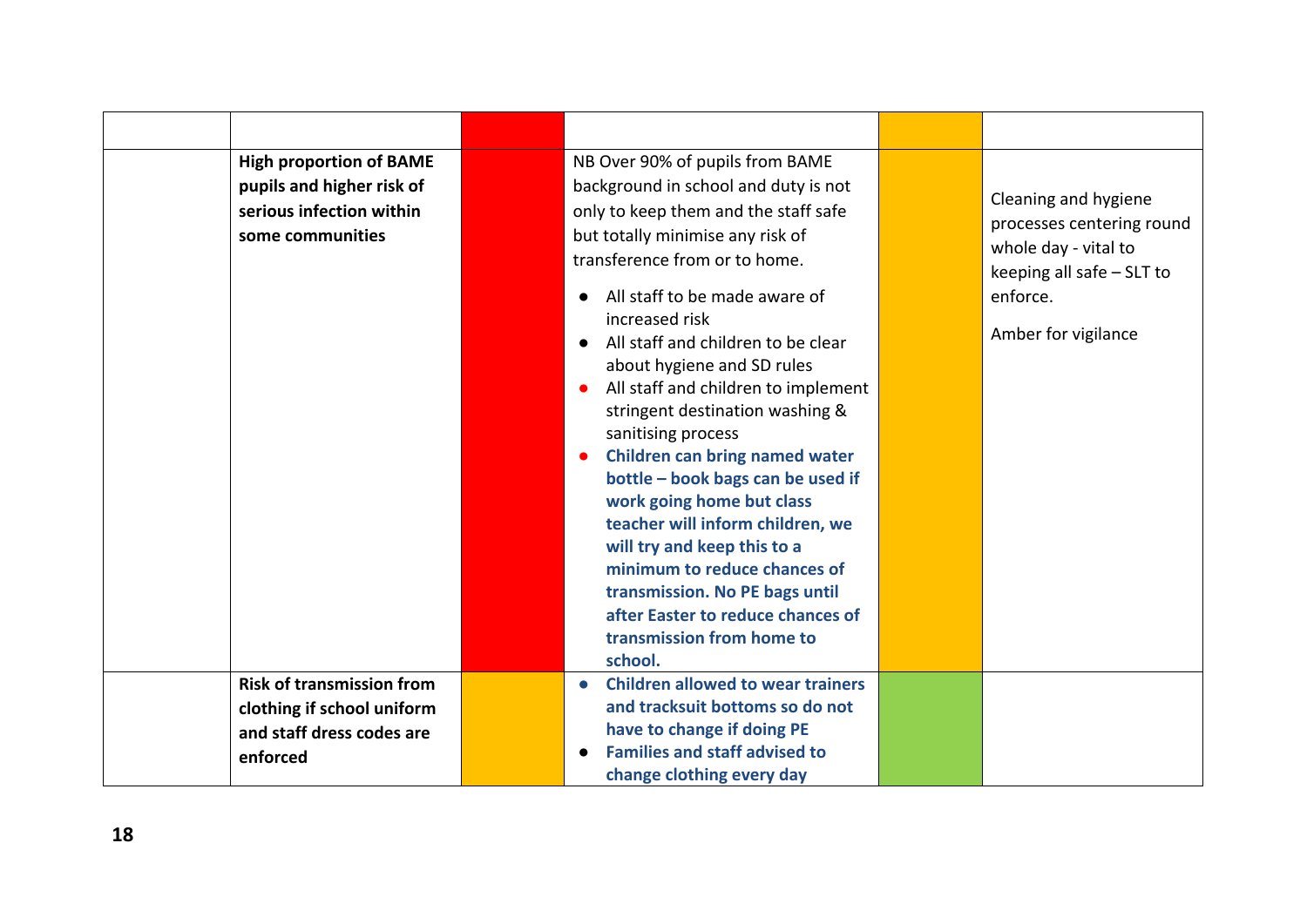| <b>Risk of transmission during</b> | Implement stringent Hygiene<br>$\bullet$                       |  |
|------------------------------------|----------------------------------------------------------------|--|
| the conduct of curriculum          | practises for all activities to                                |  |
| and practical activities in        | minimise any chance of                                         |  |
| school                             | transference                                                   |  |
|                                    | SLT have revised the range of<br>$\bullet$                     |  |
|                                    | curriculum activities and                                      |  |
|                                    | equipment available - named                                    |  |
|                                    | equipment packs and shared                                     |  |
|                                    | chromebooks (1 between 2) linked                               |  |
|                                    | for duration with specific child.                              |  |
|                                    | Rooms & corridors de-cluttered -                               |  |
|                                    | room furniture minimised to allow                              |  |
|                                    | more space for SD                                              |  |
|                                    | Soft furnishings/toys removed that<br>$\overline{\phantom{a}}$ |  |
|                                    | can't effectively be cleaned each                              |  |
|                                    | day                                                            |  |
|                                    | Doors to be propped open - both<br>$\equiv$                    |  |
|                                    | internal and external & windows                                |  |
|                                    | opened along with skylights by                                 |  |
|                                    | caretaker on opening up to allow                               |  |
|                                    | for adequate ventilation - DFE                                 |  |
|                                    | guidance PP21-22 - SLT to                                      |  |
|                                    | monitor to ensure this                                         |  |
|                                    | All rooms to have their own supply<br>$\blacksquare$           |  |
|                                    | of disposable cloths and anti-                                 |  |
|                                    | bacterial cleaning stocks so regular                           |  |
|                                    | intermittent cleaning of                                       |  |
|                                    | equipment can be carried out -                                 |  |
|                                    | such as keyboards                                              |  |
|                                    | chromebooks cleaned at end of                                  |  |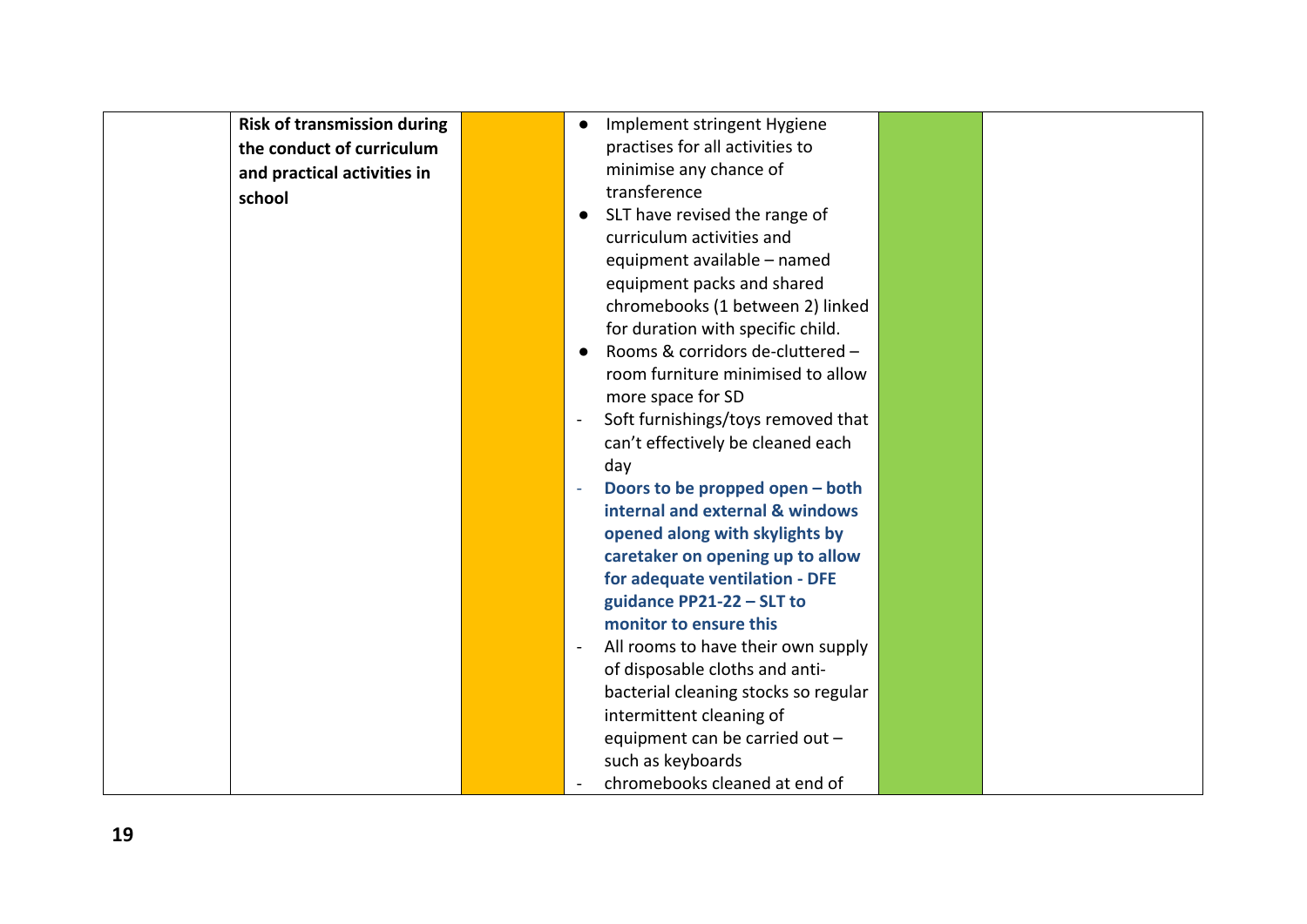|                                   |                                                                                                                           | day - put on charge and handed to<br>them next day by staff<br>If a child is reported to have<br>tested positive for Co-vid19 then<br>school will track and trace all<br>contact with that child and people<br>in school over likely incubation<br>period & inform PHN, DFE &<br><b>Education Space</b>                                                                                                                                                                                                                                                                 |                                                                                                                                                          |
|-----------------------------------|---------------------------------------------------------------------------------------------------------------------------|-------------------------------------------------------------------------------------------------------------------------------------------------------------------------------------------------------------------------------------------------------------------------------------------------------------------------------------------------------------------------------------------------------------------------------------------------------------------------------------------------------------------------------------------------------------------------|----------------------------------------------------------------------------------------------------------------------------------------------------------|
|                                   | <b>Risk of students spreading</b><br>infection deliberately (e.g.<br>deliberately coughing on<br>other students or staff) | All children to receive training on<br>$\bullet$<br>why and what we are doing this<br>for. Current RA for specific<br>children reports only 1 case of<br>deliberate spitting(behavioural) -<br>see DFE guidance PP14 & 23<br>any child found to have done this<br>$\bullet$<br>will be isolated (FA Room)and<br>parents rung to collect child and<br>keep them off.<br>Any child who has a mild<br>illness/allergy that results in<br>constant coughing or sneezing to<br>be assessed to see if appropriate<br>to send home to minimise risk of<br>spreading infection. | No evidence of any child<br>having done this from<br>amongst the children we<br>have had in either during<br>lockdowns or full opening<br>in Autumn Term |
| Journeys to<br>and from<br>school | High infection risk due to<br>parents and/or pupils not<br>observing social distancing<br>on journeys to and from         | <b>Guidance for parents on first</b><br>$\bullet$<br>week back in March & new leaflet<br>to be distributed in Spring Term<br>2021 when delivered by LBN.<br>School will advise avoidance of                                                                                                                                                                                                                                                                                                                                                                             | Staff are already avoiding<br>Public Transport -<br>expected that families will                                                                          |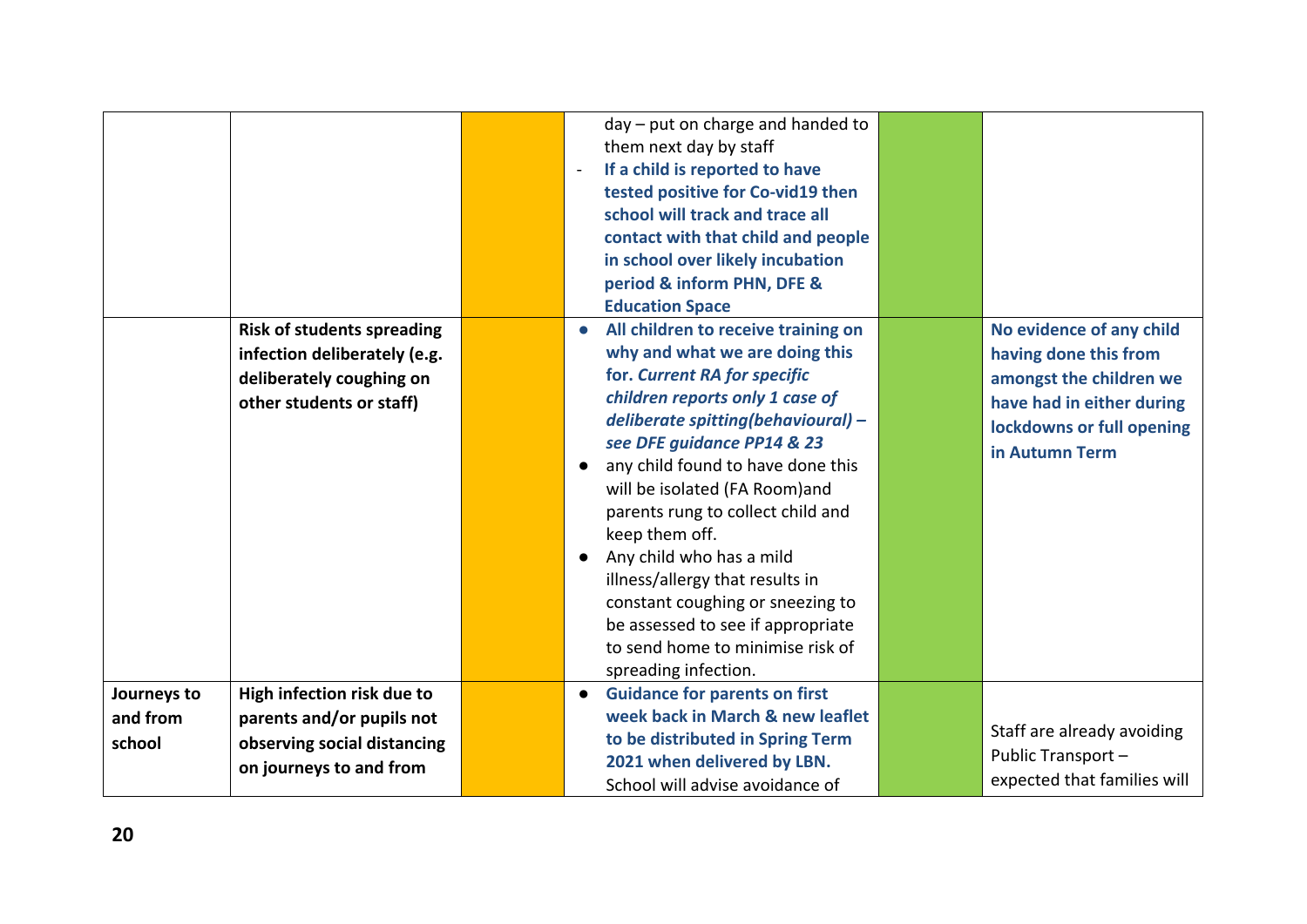|                    | school                     | <b>Public Transport especially</b>                    | embrace this after               |
|--------------------|----------------------------|-------------------------------------------------------|----------------------------------|
|                    |                            | Stratford, West Ham and Canning                       | evidence presented to            |
|                    |                            | Town stations - children                              | them.                            |
|                    |                            | encouraged to walk or cycle if at                     |                                  |
|                    |                            | all possible.                                         |                                  |
|                    |                            | SD procedures for accessing                           |                                  |
|                    |                            | building to be communicated                           |                                  |
|                    |                            | to parents and implemented                            |                                  |
|                    |                            | strictly                                              |                                  |
|                    |                            |                                                       |                                  |
|                    |                            | <b>End of Day:</b>                                    |                                  |
|                    |                            | YN 3pm from Nursery gate                              |                                  |
|                    |                            | YR 3.15pm from Nursery gate                           |                                  |
|                    |                            | Y1&2 3.15 from area near bike                         |                                  |
|                    |                            | shed unless raining then from                         |                                  |
|                    |                            | main door                                             |                                  |
|                    |                            |                                                       |                                  |
|                    |                            | Y3&4 3.20pm through back                              |                                  |
|                    |                            | gate                                                  |                                  |
|                    |                            | Y5&6 3.10pm through back                              |                                  |
|                    |                            | gate                                                  |                                  |
| <b>Fire Safety</b> | <b>Risk of unsafe fire</b> | Revisit Fire safety and emergency<br>$\bullet$        | KS2 straight out of<br>$\bullet$ |
|                    | management practice due    | evacuation procedures and ensure                      | classroom into                   |
|                    | to staff shortages         | all staff and children are clear                      | playground and                   |
|                    |                            | about these and any changes to                        | around to KS2                    |
|                    |                            | roles and responsibilities.                           | playground. KS1                  |
|                    |                            | <b>Increase number of Fire Marshalls</b><br>$\bullet$ | out and onto                     |
|                    |                            | (training booked in Feb 2021 as                       | football pitch. EYFS             |
|                    |                            | soon as trainers back delivering)                     | out through YN                   |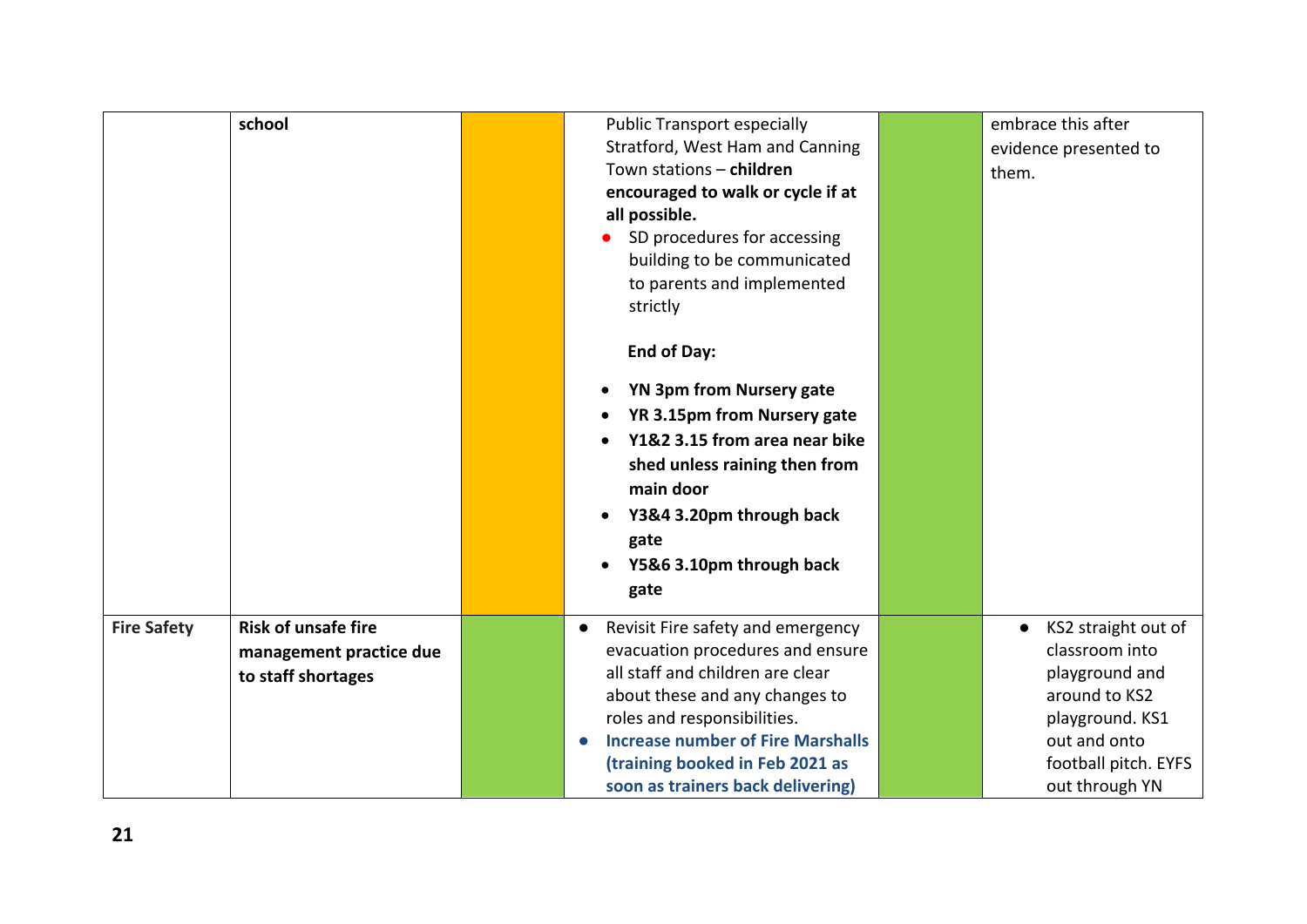|                      |                            | & MH passed training Feb HT                       | gate and YR door       |
|----------------------|----------------------------|---------------------------------------------------|------------------------|
|                      |                            | 2021                                              | into KS1               |
|                      |                            | Social distancing in lines will need<br>$\bullet$ | playground and         |
|                      |                            | to be enforced.                                   | onto football pitch    |
|                      |                            | FD Spring 2 2021 to carried out<br>$\bullet$      |                        |
|                      |                            | when all children in.                             |                        |
| <b>First Aid and</b> | <b>Risk that first aid</b> | Revised FA procedures - First<br>$\bullet$        |                        |
| <b>Pupils with</b>   | arrangements and           | Aiders administering any first aid                |                        |
| <b>Medical</b>       | equipment do not provide   | to wear mask and gloves                           |                        |
| <b>Conditions</b>    | adequate protection for    | Isolation room identified (FA                     |                        |
|                      | staff against infection    | room) and 2 <sup>nd</sup> FA room (meeting        |                        |
|                      |                            | room)                                             |                        |
|                      |                            | PPE secured for FA administration<br>$\bullet$    |                        |
|                      |                            | and for children with medical                     |                        |
|                      |                            | conditions:                                       |                        |
|                      |                            | thicker gloves - face masks - all in              |                        |
|                      |                            | one suits and eye goggles and face                |                        |
|                      |                            | shields                                           |                        |
|                      |                            | <b>Instructions for dealing with</b><br>$\bullet$ |                        |
|                      |                            | incident of suspected Co-Vid 19                   |                        |
|                      |                            | agreed by SLT and First Aiders                    |                        |
|                      |                            | and displayed and revisited                       |                        |
|                      |                            | during training before 8/3/21                     |                        |
|                      |                            | For further info see Managing Co-Vid-             |                        |
|                      |                            | 19: What to do LBN                                |                        |
|                      | <b>Risk that first aid</b> | Audit First aiders carried out June<br>$\bullet$  | School would never run |
|                      | arrangements do not        | 2020 to identify number present                   | without adequate FA    |
|                      | provide adequate support   | each day and any lapsed                           | provision              |
|                      | for pupils due to staff    | qualifications and DP - training                  |                        |
|                      |                            | accessed Dec to add 2 new First                   |                        |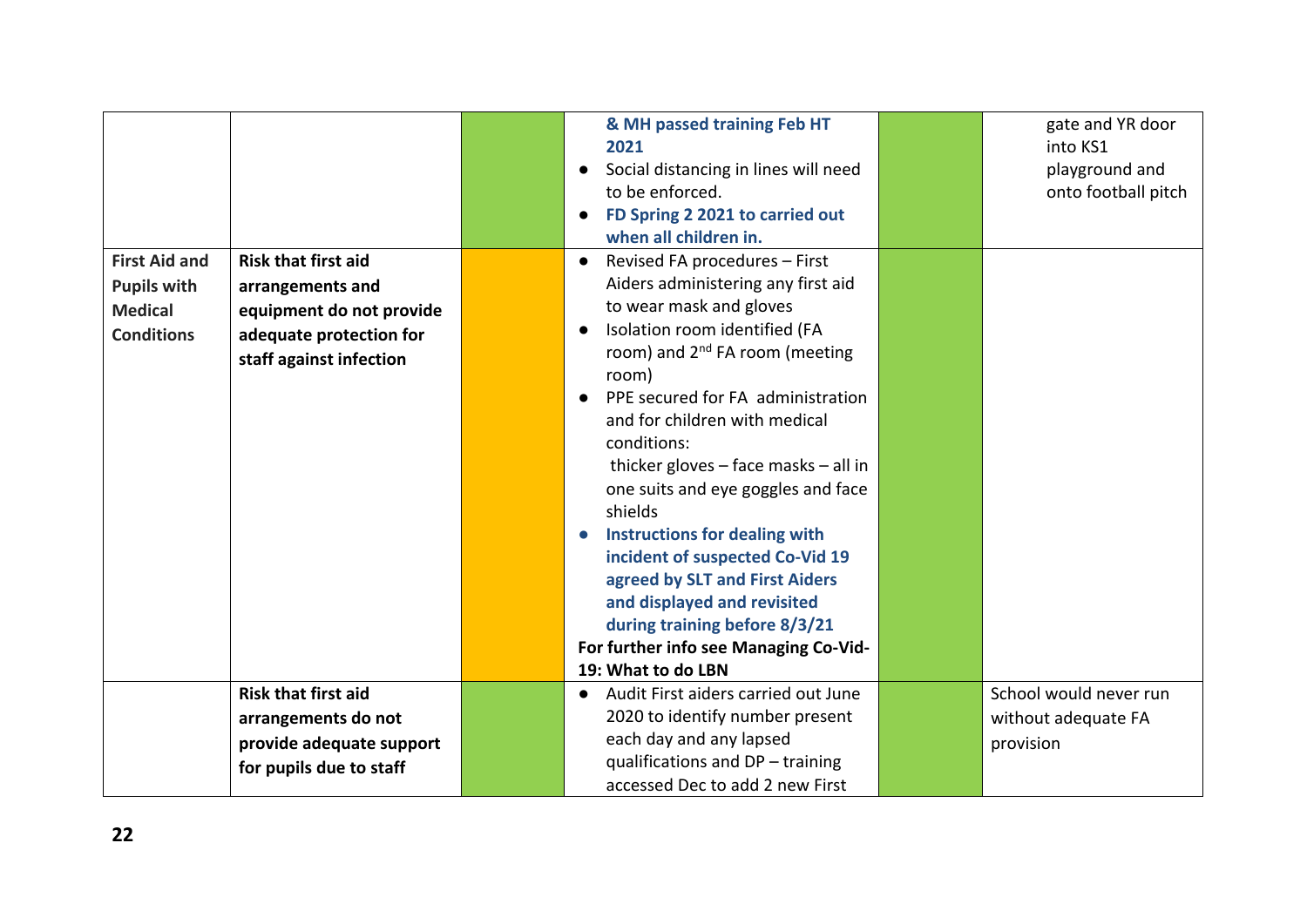|                                                                                         | shortages                                                   | Aiders and update 2 others<br>training updates                                                                                                                                                                                                                                                                                                                                                                                                                                                                                             |                                                                                                                                                                                               |
|-----------------------------------------------------------------------------------------|-------------------------------------------------------------|--------------------------------------------------------------------------------------------------------------------------------------------------------------------------------------------------------------------------------------------------------------------------------------------------------------------------------------------------------------------------------------------------------------------------------------------------------------------------------------------------------------------------------------------|-----------------------------------------------------------------------------------------------------------------------------------------------------------------------------------------------|
| <b>Dealing with</b><br>children or<br><b>Adults</b><br>showing<br>symptoms in<br>school | <b>Risk of transmission where</b><br>children show symptoms | <b>Clear instructions conveyed to</b><br>parents to keep all children at<br>home if displaying symptoms and<br>siblings – resent week of $22/2/21$<br>See current DfE guidance in 'If<br>a child displays symptoms '<br>Link shared with parents before<br>children come back                                                                                                                                                                                                                                                              | 1 child confirmed with<br>symptons on site since<br>pandemic began - early<br>Dec $2020 -$ dealt with by<br>same processes as here -<br>one cross infection<br>recorded prior to<br>isolation |
|                                                                                         |                                                             | Latest public health guidance<br>shared with all staff weekly at<br>briefings on Fri AM<br>First Aid room set up as isolation<br>$\bullet$<br>room for children with Co-Vid 19<br>symptoms - Staff to wear PPE<br>when dealing with suspected co-<br>vid symptoms<br>If child has to be collected they<br>$\bullet$<br>will be escorted around the<br>outside of the building to door by<br>HT office and collect child from<br>there and exit same way $-$ if they<br>need toilet escorted to disabled<br>toilet in KS2 corridor and then | Procedure worked in case<br>of infected child Dec 2020<br>- no further infection<br>once child isolated                                                                                       |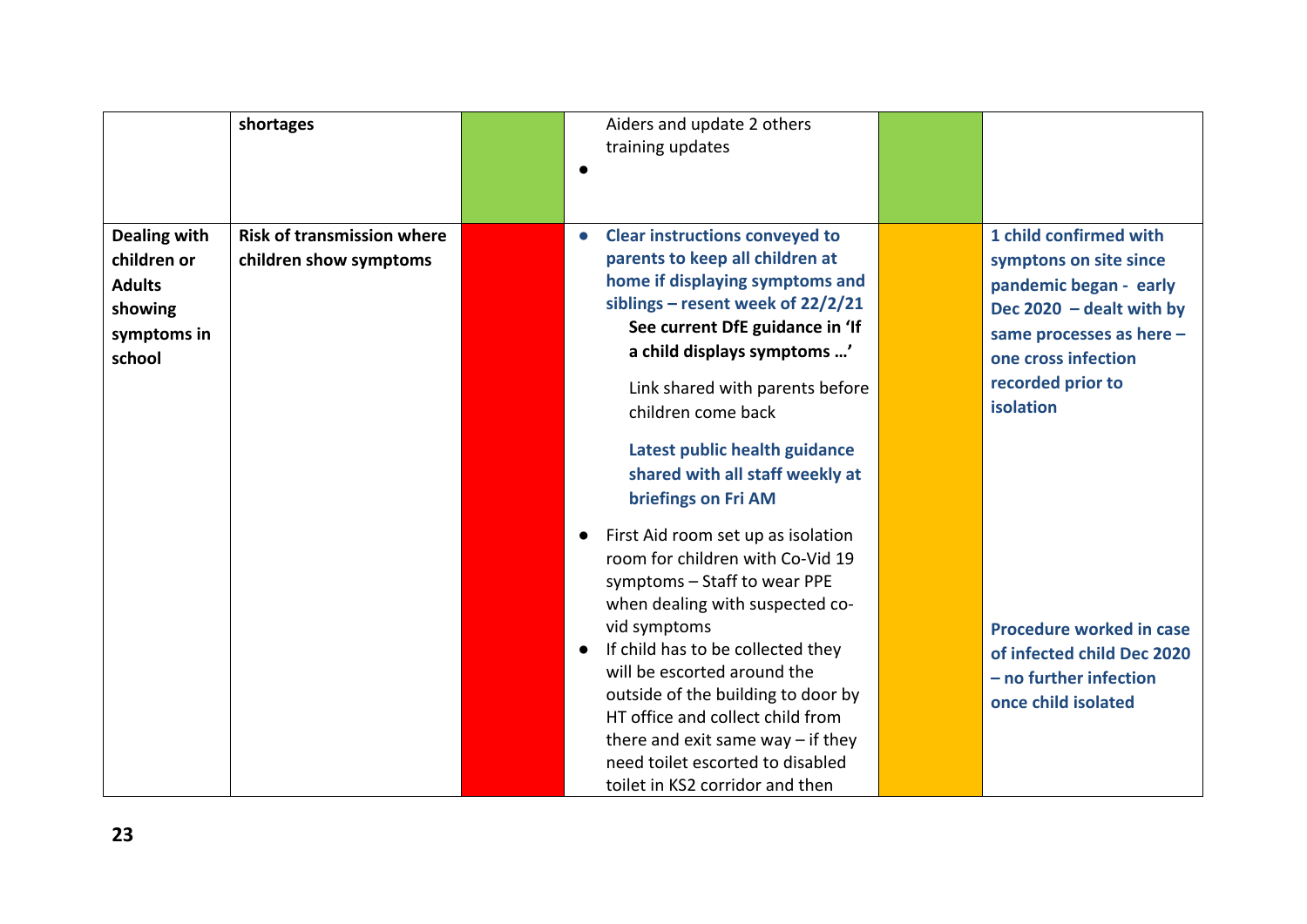|                                            |                                                                                 | toilet taken out of action<br>Any FA's who treat someone with<br>0<br>symptons or pupils close by do<br>not need to go home unless<br>develop symptons (see Guidance<br>for full opening 'close contact' -<br>DFE p11) but will be offered<br><b>Lateral Flow tests</b><br>Anyone asked to isolate has now<br>$\bullet$<br>to do so for 10 days - DFE<br>guidance                                                                                                                                                                                                                                                                                                       |                                                                                                    |
|--------------------------------------------|---------------------------------------------------------------------------------|-------------------------------------------------------------------------------------------------------------------------------------------------------------------------------------------------------------------------------------------------------------------------------------------------------------------------------------------------------------------------------------------------------------------------------------------------------------------------------------------------------------------------------------------------------------------------------------------------------------------------------------------------------------------------|----------------------------------------------------------------------------------------------------|
| <b>Pupils with</b><br><b>Special Needs</b> | Risk the needs of pupils<br>with complex SEND cannot<br>be safely met in school | The support for children with<br>$\bullet$<br>SEND needs to be specific for<br>individuals - the availability of<br>specialist staff, equipment etc<br>needs to be taken into account<br>when working with parents and<br>staff to identify how needs can be<br>met - see 'Younger people<br>struggling to SD' P16 DFE<br>guidance<br><b>Reviewing EHCPs of all SEND</b><br>$\bullet$<br>children by FN - ongoing<br>Liaising with parents of SEND<br>$\bullet$<br>children to discuss needs and how<br>these can be met safely on weekly<br>basis by FN<br><b>Need to consider the DFE</b><br><b>Guidelines for meeting needs of</b><br>children with SEND - on Gov.UK | Possible for a couple of L4<br>HNF children and SENDCO<br>to liase directly with their<br>parents. |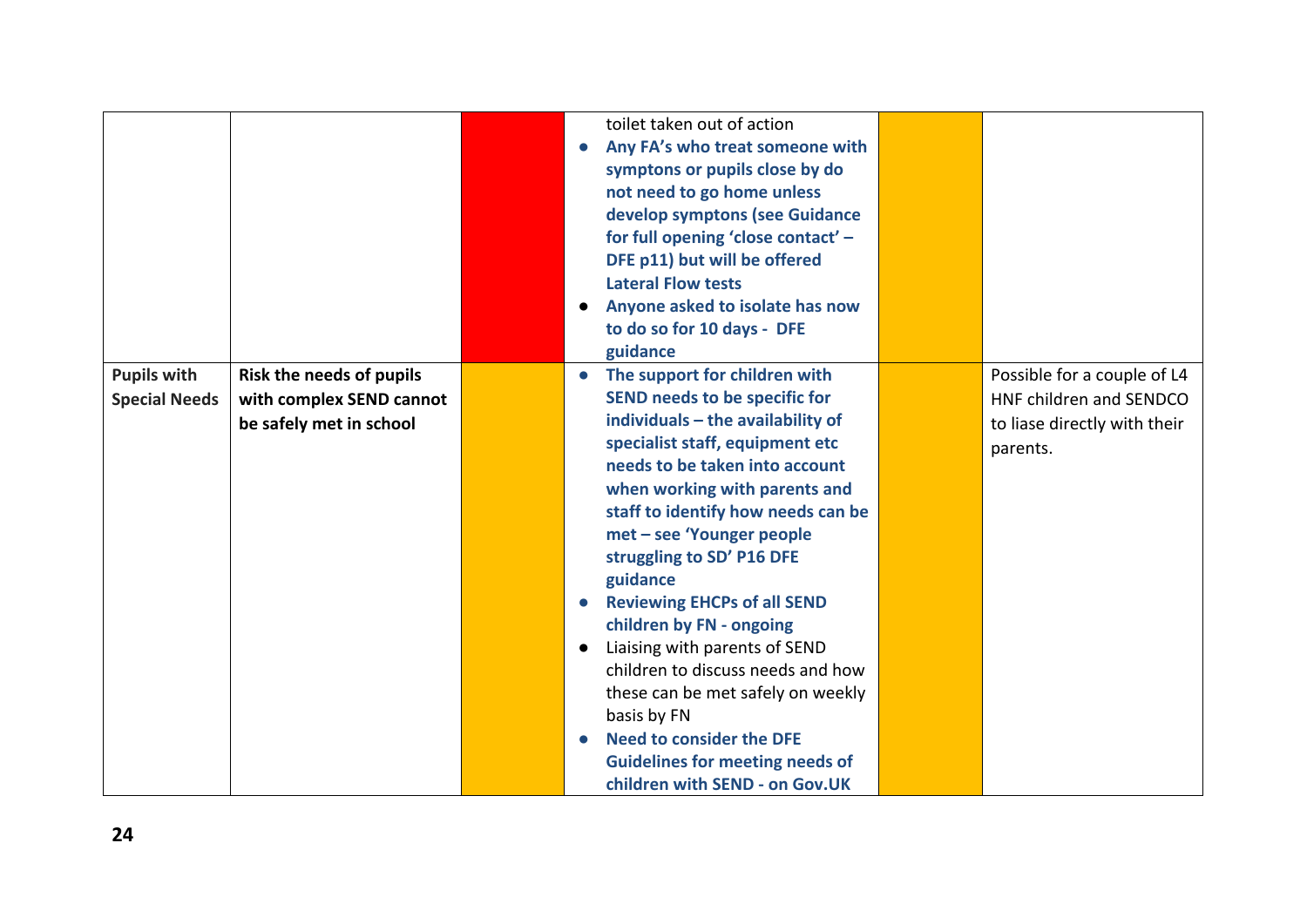|                    | Risk the needs of pupils<br>with complex SEND cannot<br>be safely met out of school            | site<br>Certain activities such as social<br>skills to be done within Bubble<br>groupings where possible<br>Review of EHCPs with staff, parents<br>and pupils (conducted end of Summer<br>2020) as well as RA for any SEND child<br>to be at risk of not being able to follow<br>SD and Bubble learning. | There is already very<br>established process of<br>collaborative work re<br>SEND children by SENDCO<br>& families - this will<br>continue |
|--------------------|------------------------------------------------------------------------------------------------|----------------------------------------------------------------------------------------------------------------------------------------------------------------------------------------------------------------------------------------------------------------------------------------------------------|-------------------------------------------------------------------------------------------------------------------------------------------|
| Safeguarding       | <b>Risk that in this</b><br>'temporary' situation that<br>usual safeguarding<br>practices slip | <b>Safeguarding Policy Addendum</b><br>updated and shared with Governors<br>on PSP committee June 2020 -<br>remains in force<br>With full return to school and end of<br>lockdown restrictions predicted June<br>2021 safeguarding procedures<br>expected to largely return to pre<br>lockdown levels    | <b>Continuity of</b><br>safeguarding procedures<br>during lockdown has<br>meant no detected drop<br>off in safeguarding.                  |
| <b>Site Safety</b> | <b>Contractors needing to visit</b><br>site/agency staff hired for<br>a session                | Where at all possible site<br>$\bullet$<br>visitors arranged outside of<br>school hours - all hygiene<br>practises apply<br>Office printed out safe working<br>questionnaire to be read on<br>entry by all non-regular staff                                                                             |                                                                                                                                           |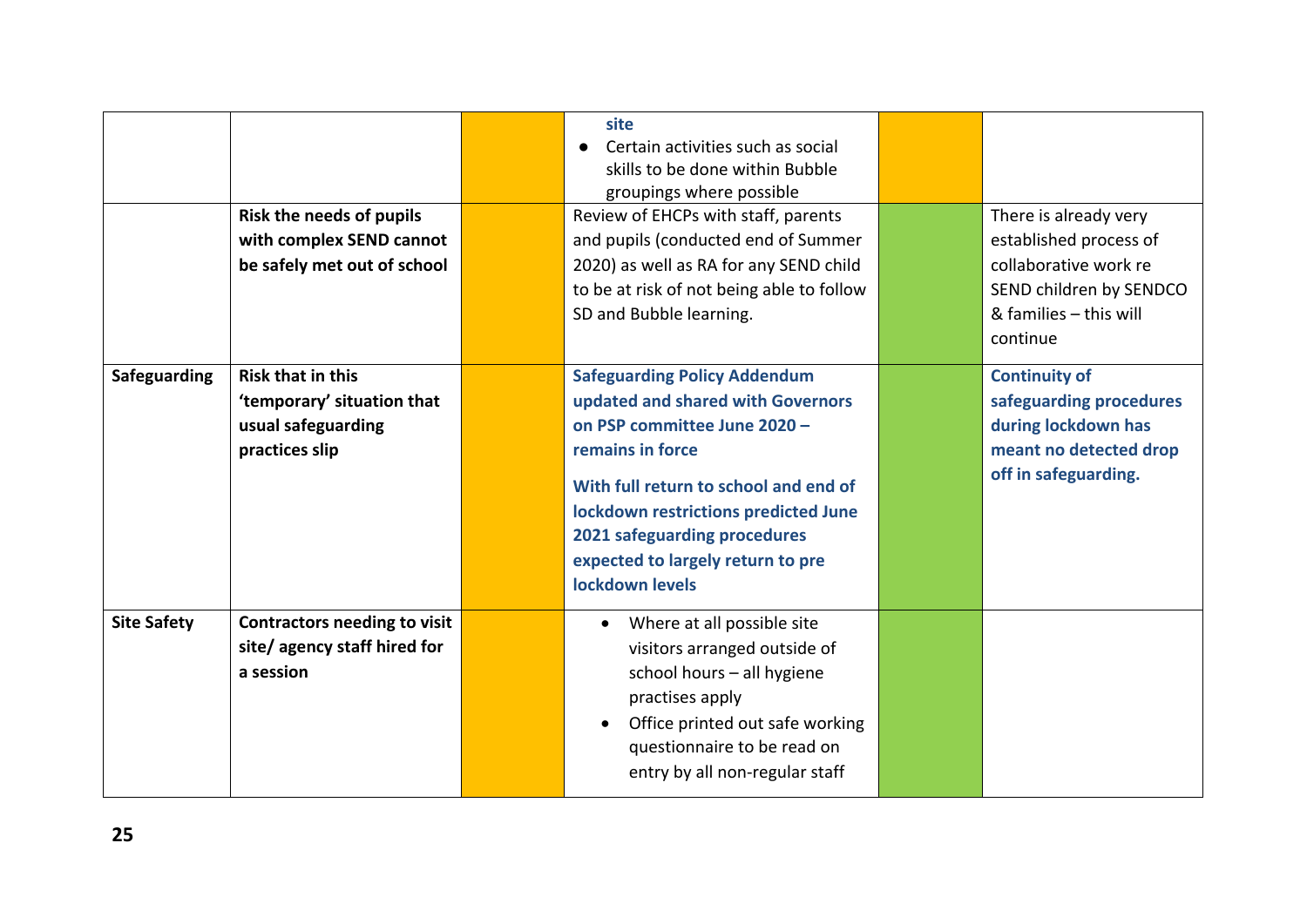| Communicati<br>on                                | <b>Risk that pupils and</b><br>parents do not understand<br>the new arrangements;<br>behaviour resulting in<br>increased infections                                                                                                                                                                                                                                    | <b>Risk Assessment to be displayed on</b><br>website from 1st March 2021 and<br>shared via a link                                                                                                                                                                                                                                                                                                                                                                                                                                                                                              | <b>Establishment of system</b><br>of texts and directed<br>emails around Google<br>classroom, key worker<br>attendance and food<br>parcel recipients have<br>meant parents remain<br>well-informed. School<br>moving to 'Schoolping'<br>system after Easter 2021<br>so emails can be sent out<br>to further improve<br>communication |
|--------------------------------------------------|------------------------------------------------------------------------------------------------------------------------------------------------------------------------------------------------------------------------------------------------------------------------------------------------------------------------------------------------------------------------|------------------------------------------------------------------------------------------------------------------------------------------------------------------------------------------------------------------------------------------------------------------------------------------------------------------------------------------------------------------------------------------------------------------------------------------------------------------------------------------------------------------------------------------------------------------------------------------------|--------------------------------------------------------------------------------------------------------------------------------------------------------------------------------------------------------------------------------------------------------------------------------------------------------------------------------------|
| <b>Staff health</b><br>wellbeing and<br>workload | <b>Risk of mental health</b><br>impacts<br><b>Increased anxiety</b><br>$\overline{a}$<br><b>Dealing with</b><br>$\overline{a}$<br>bereavement<br><b>Different family</b><br>circumstances and<br>level of risk<br>Spring Lockdown - staff on<br>site reduced and where<br>possible homeworking<br>encouraged however safe<br>ratios need to be<br>maintained in school | Hoped that school will have 2<br>$\bullet$<br>Lateral Flow packs (14 tests) per<br>staff member for week of 8/3/21<br>so staff can take regular tests to<br>allow detection of any<br>asymptomatic cases - some staff<br>have already accessed these tests<br><b>Feb 2021</b><br>Regular 1-1 discussions with SLT to<br>$\bullet$<br>discuss concerns<br>Sessions for staff to be re-assured<br>before re-opening on 8.3.21<br>During Spring 1 all staff have had<br>opportunities to attend NHS run<br>sessions around mental health<br><b>Opportunity for staff to feedback</b><br>$\bullet$ | <b>Payment of cabs for staff</b><br>during lockdown is one of<br>measures that has shown<br>the commitment of SLT<br>and Govs to keep staff<br>safe alongside training<br>(available to all) on<br>staff's own strategies to<br>protect their mental<br>health delivered by<br>external NHS staff during<br><b>Spring 1 2021</b>     |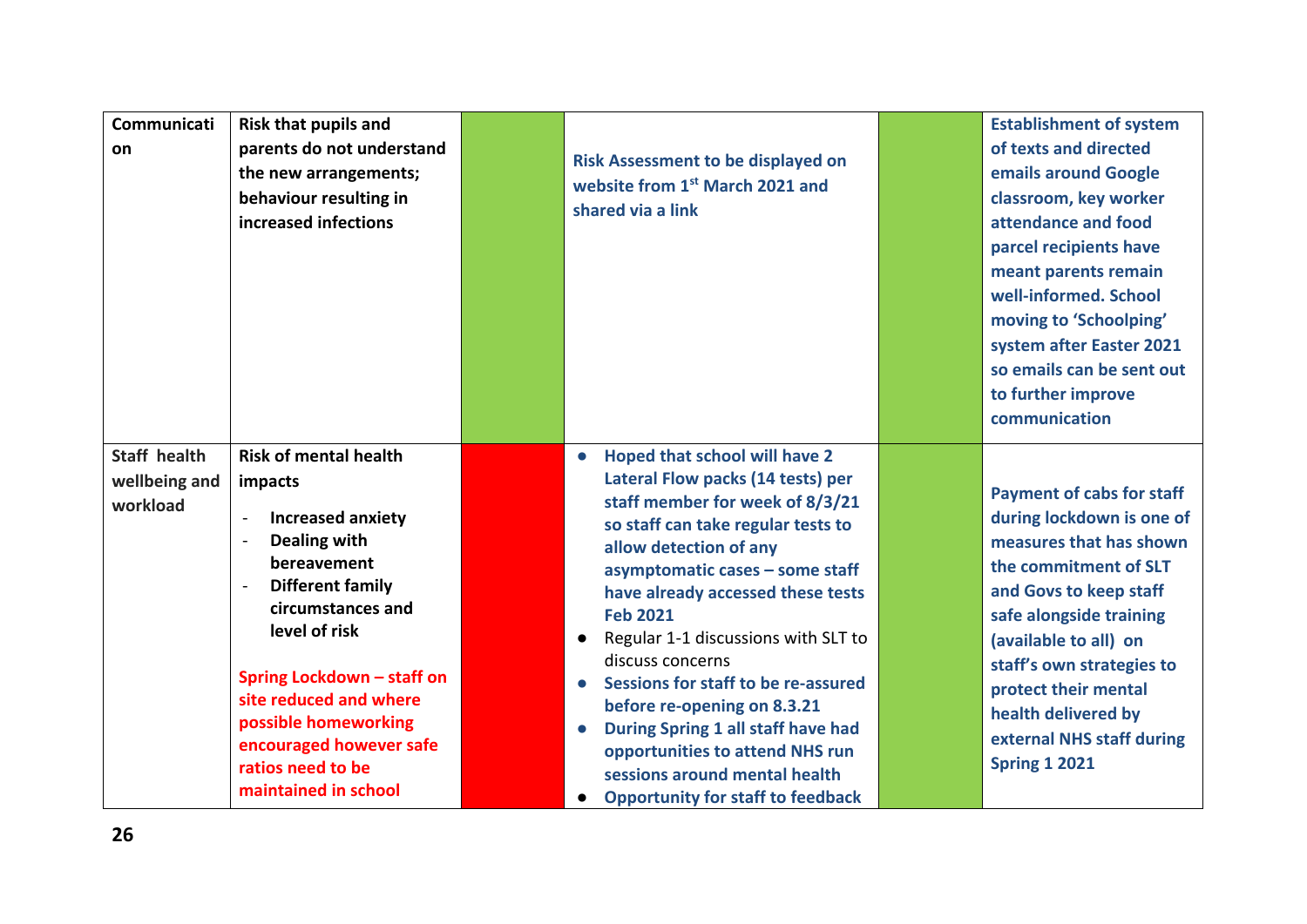| <b>Staff returning full time</b><br>whilst country still in<br>lockdown 8.3.21 | to SLT the implementation of plan<br>- weeks of $22^{nd}$ Feb & $1^{st}$ March<br>Signposting to support services for<br>$\bullet$<br>staff $-$ dealing with anxiety,<br>bereavement etc<br>Workload -Balance of providing<br>$\bullet$<br>home work and children in school<br>shared between those isolating<br>and those onsite<br>See also - Supporting Pupil and<br>$\bullet$<br><b>Student Well-Being - DFE</b> |  |
|--------------------------------------------------------------------------------|----------------------------------------------------------------------------------------------------------------------------------------------------------------------------------------------------------------------------------------------------------------------------------------------------------------------------------------------------------------------------------------------------------------------|--|
|--------------------------------------------------------------------------------|----------------------------------------------------------------------------------------------------------------------------------------------------------------------------------------------------------------------------------------------------------------------------------------------------------------------------------------------------------------------------------------------------------------------|--|

**Recommendation:** *Taking into account our analysis of risks and mitigating action & our experience of coming out of previous lockdowns safely, the overall recommendation about the school's ability to safely reopen is that we can achieve this - however the it is important to acknowledge that any regulations however efficient can be circumvented by an asymptomatic, contagious person being in attendance so vigilance must remain high:*

- **1. Risk assessment has identified mitigating actions that will be put into action plan with clear procedures for staff.**
- **2. There is still a lack of evidence and information from Government about transmission rates between children and children and adults making assessment of level of risk difficult to assess without detailed scientific and medical knowledge on viral transmission.**
- **3. Given the experience of opening from previous lockdown in Sept. 2020 & being open for children of KW and vulnerable children, we have demonstrated that we can implement SD and hygiene procedures as we have had only 1 case involving a child in 11 months so far. However, we judge that it is best practice to admit the children in staggered pattern over 3 days as in September 2020 as this would enable us to minimise the risks to children and staff. Current DFE guidance prevent this – advice being sought.**
- **4. At all times we are continuing to follow the requirements for Keeping Children Safe in Education which are statutory. The Health, safety and welfare of our staff, children and families have underpinned this risk assessment and plan and we judge we have developed this plan to be as safe as we can make it given the uncertainties of the situation. We are not in a position to guarantee**